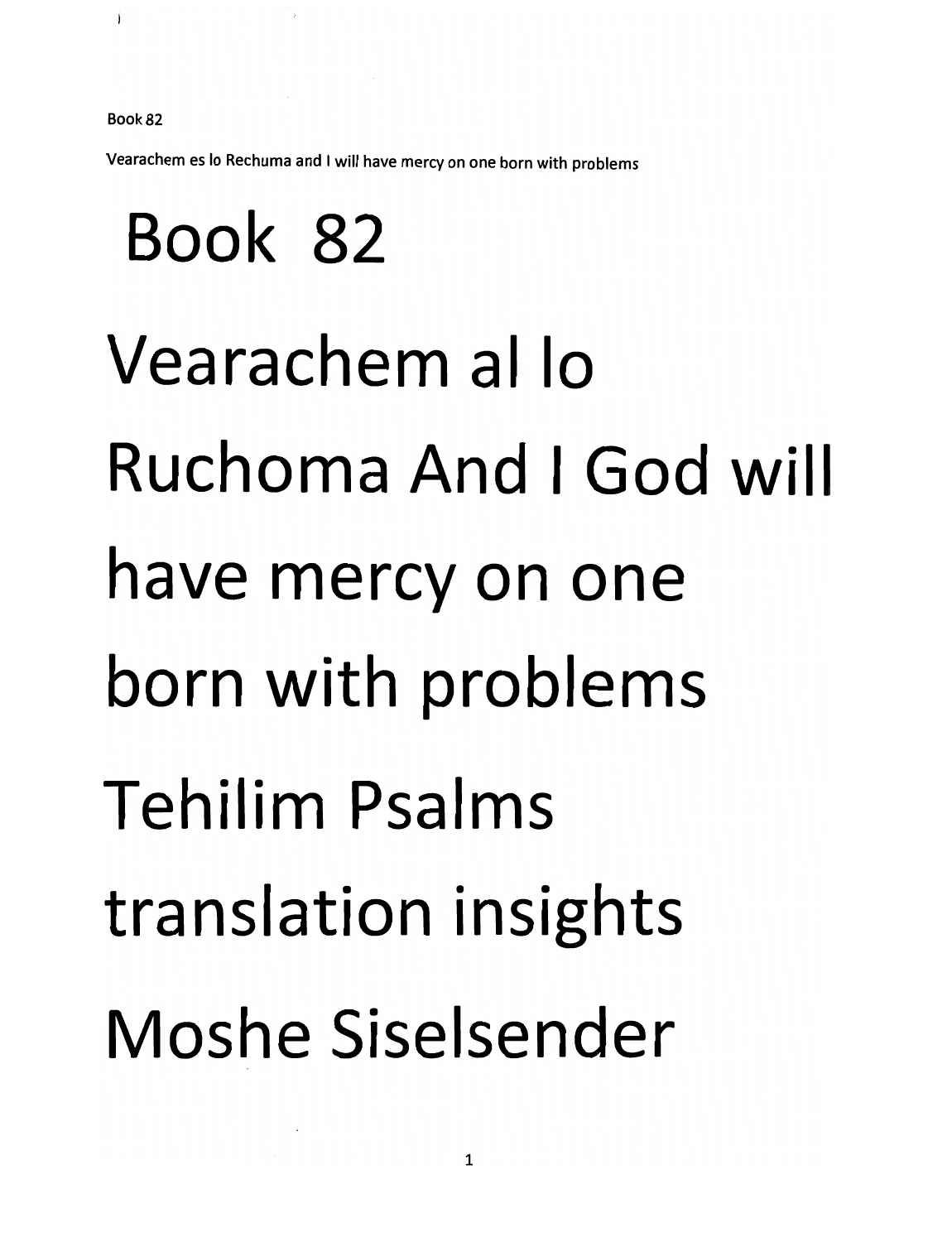Chapter 14

14:1 The "novol" said in his heart there is no Elokim - God who creates administers the world and demands an accounting .. Novol is translated by Targum Yoneson the idiot one who is stupid said there is no God . Targum Yoneson translates in Bible Samson I 25:25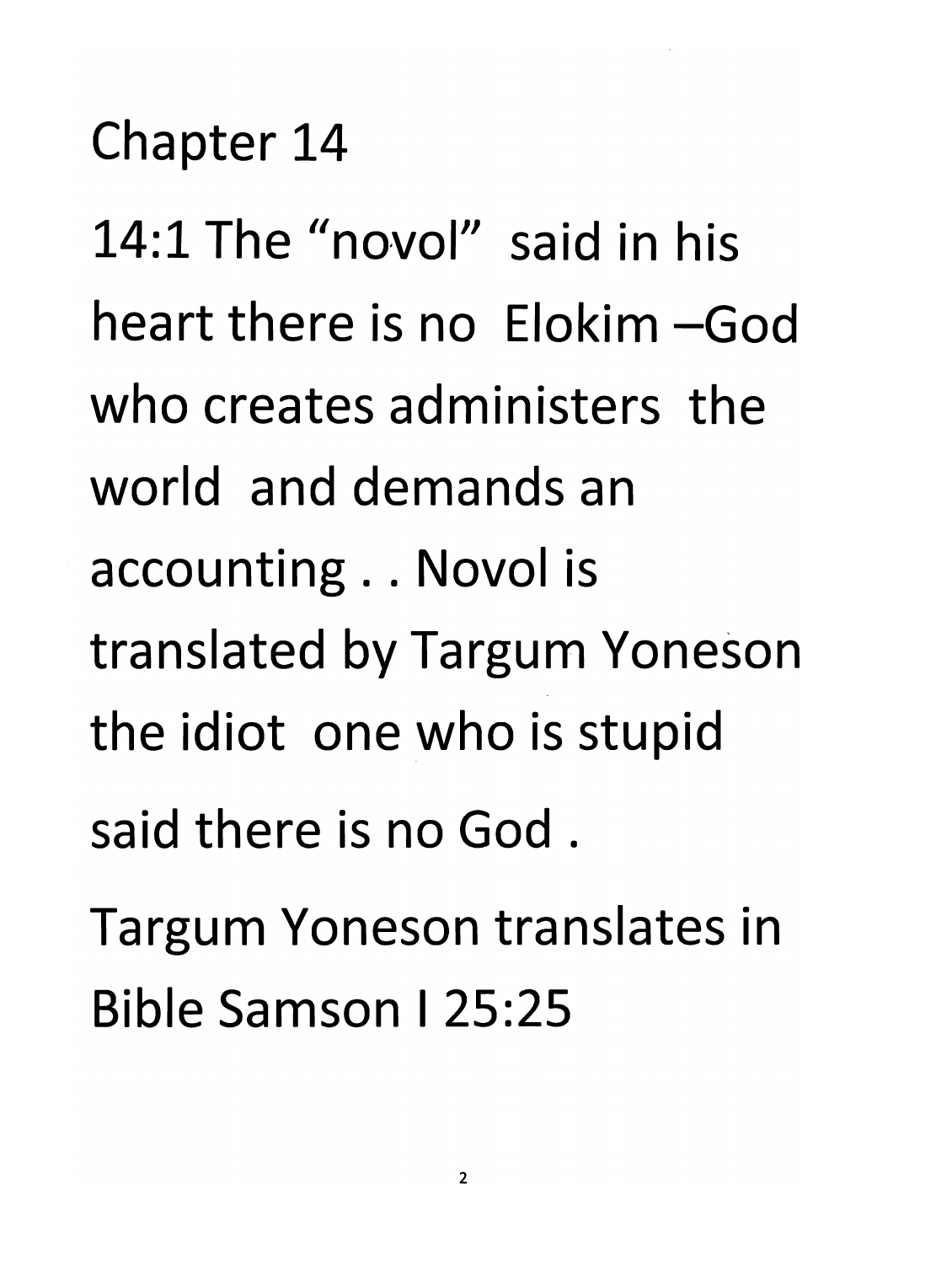" unevolo hu-" that contains the root word "novol" stupidity . This novol this idiot refers not only to one individual ;but refers to a nation to a society. They are depraved they usher in destruction of others. Ultimately they will fall victim of their short sightedness and stupidity.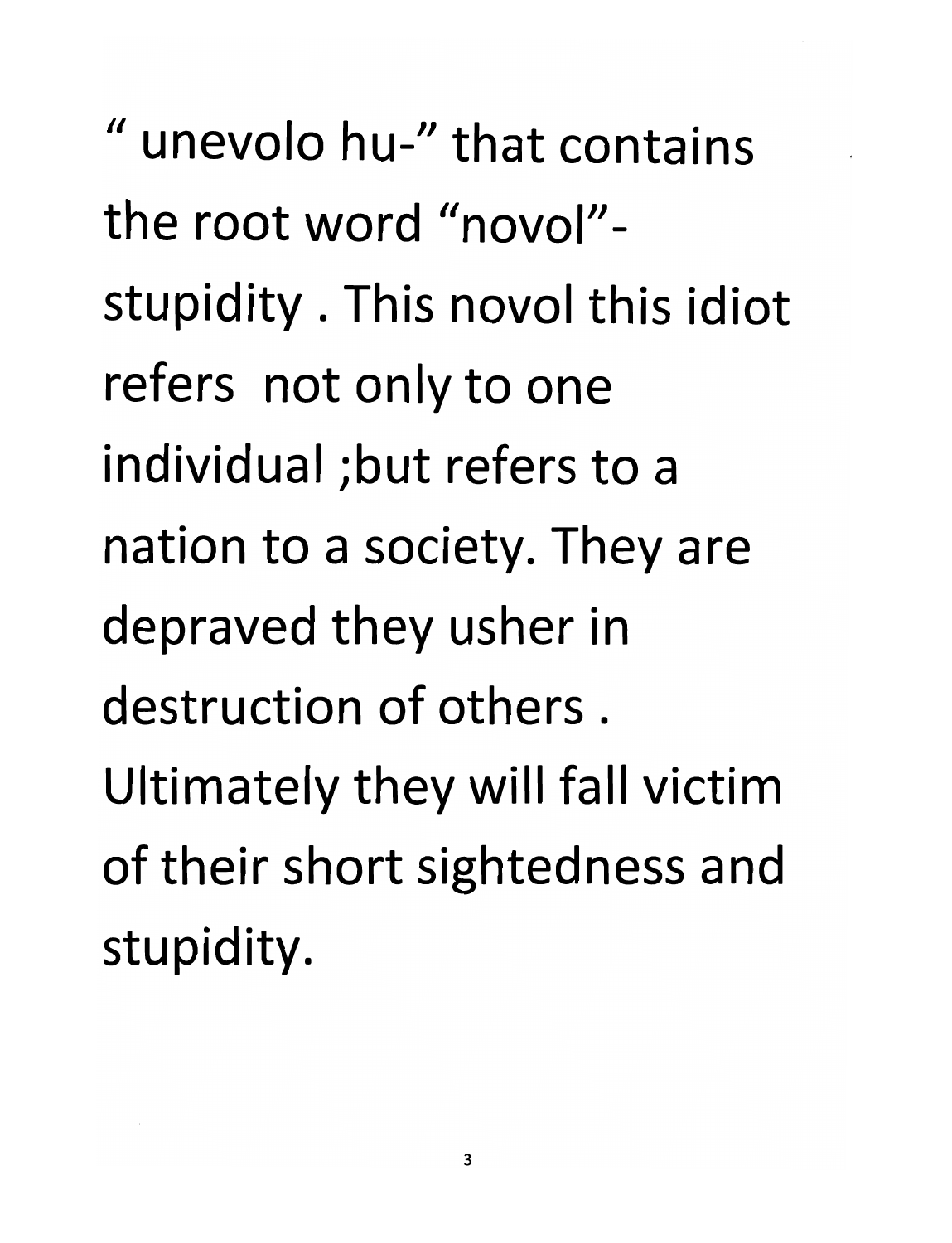When one believes that every thing that occurs happens by chance and he need not give an accounting to God ;such a person is a fool stupid and an idiot. One who believes that the one who possesses superior strength, superior cruelty, superior cunning, is the greatest fabricator, can lie with a straight face , is the greatest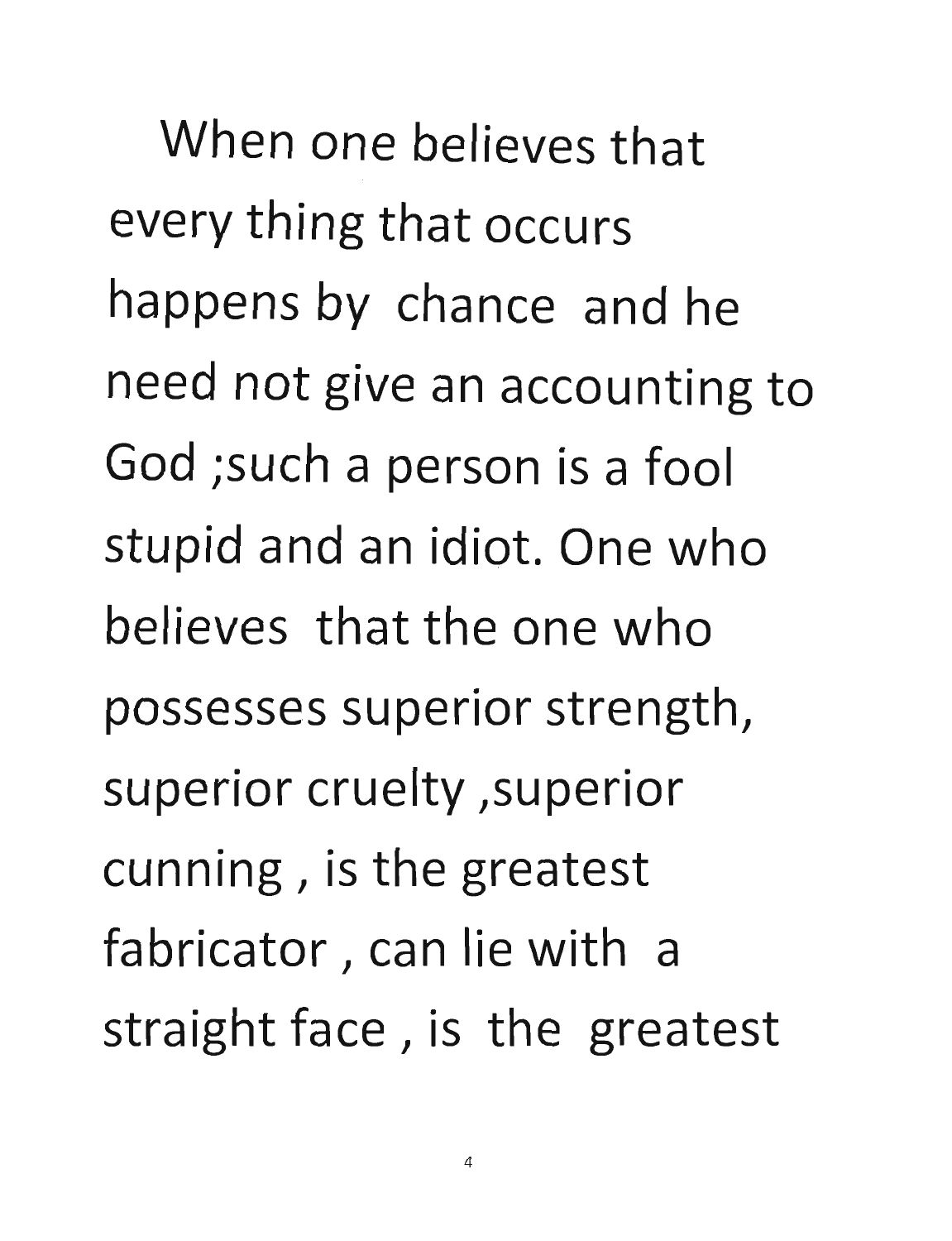swindler wins; is a fool stupid an idiot.

David composed this Psalm having Ruach Hakodesh- a form of prophesy.

David prophesized that

[1] Nevuzeraden a general in the Babylonian army will destroy the first Temple and exile the Jews ,who were not killed, to Babylonia.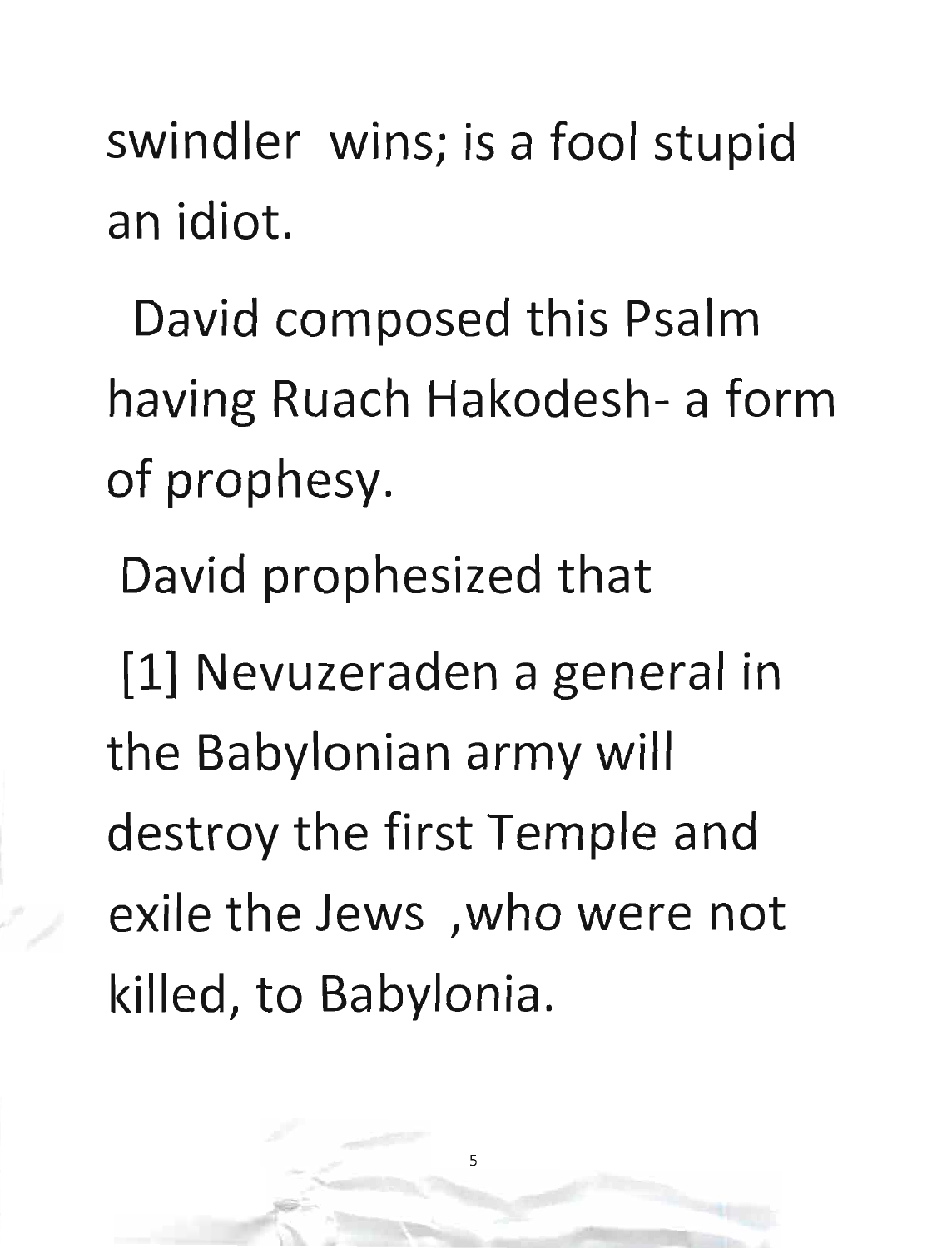[2] In Tehilim chapter 53 a very similar Psalm is recorded. This Psalm refers to Titus the Roman emperor who destroyed the Second Holy Temple built 70 years after the destruction of the First Temple.

The Second Temple lasted 420 years. Such is the interpretation of Rashi, who lived at the time of the first Crusades 1100.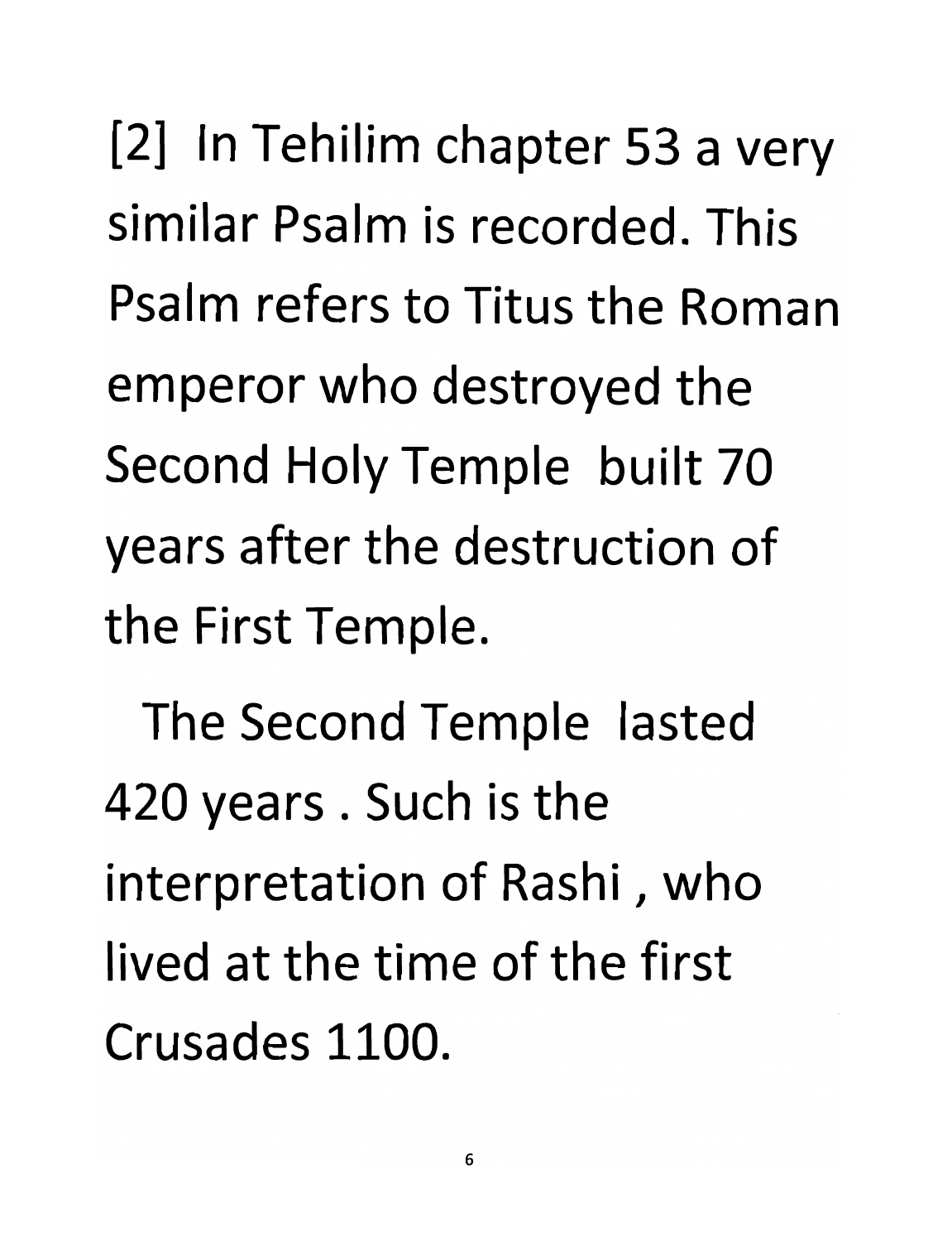However, Malbim who lived in the early 1800s has a different interpretation.

Malbim interprets Psalm 14 as referring to the trials and tribulations of David himself. His enemies did not accept God .

Psalm 53 refers to the destruction of the First Temple. Psalm 53 was not written by David. It was inserted in the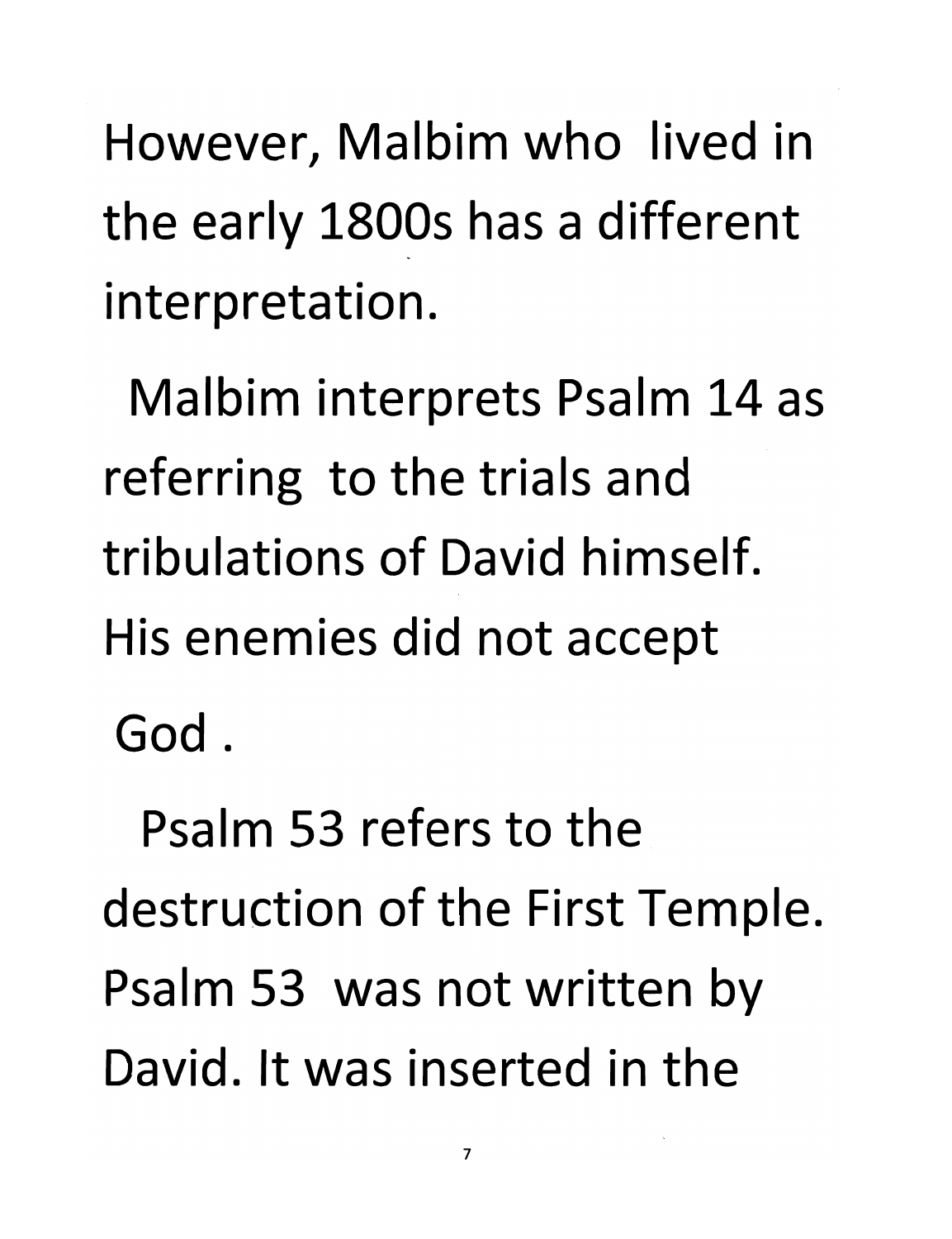book of Psalms because the tragedy and anguish caused by the destruction was equal and by passed the worst troubles David experienced.

The book of Psalms has ten authors other than David. Talmud Bava Basra 14b 15a .

14:2 God looks from His heavenly abode to ascertain is there some one who is wise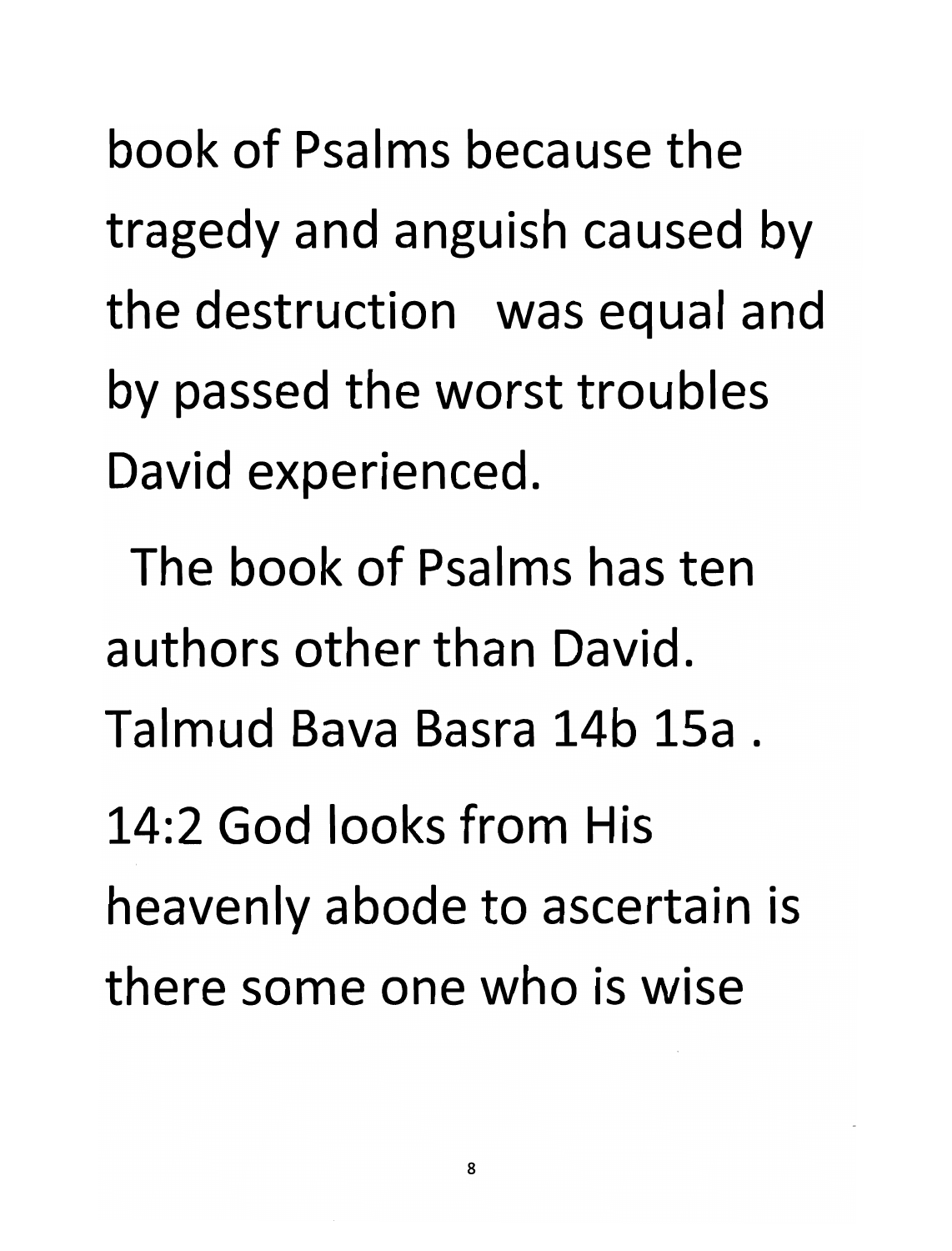*who searches for Elokim-God who demands an accounting?*

*14:3 All have wandered off the path . no one is Tov -good [All are stupid.] Not even one[ is wise.]*

*14:4 For all these [individuals] willfully transgress. They know the law and the facts. They recklessly elect to kill and cannibalize the bodies of humans ; the bodies of my*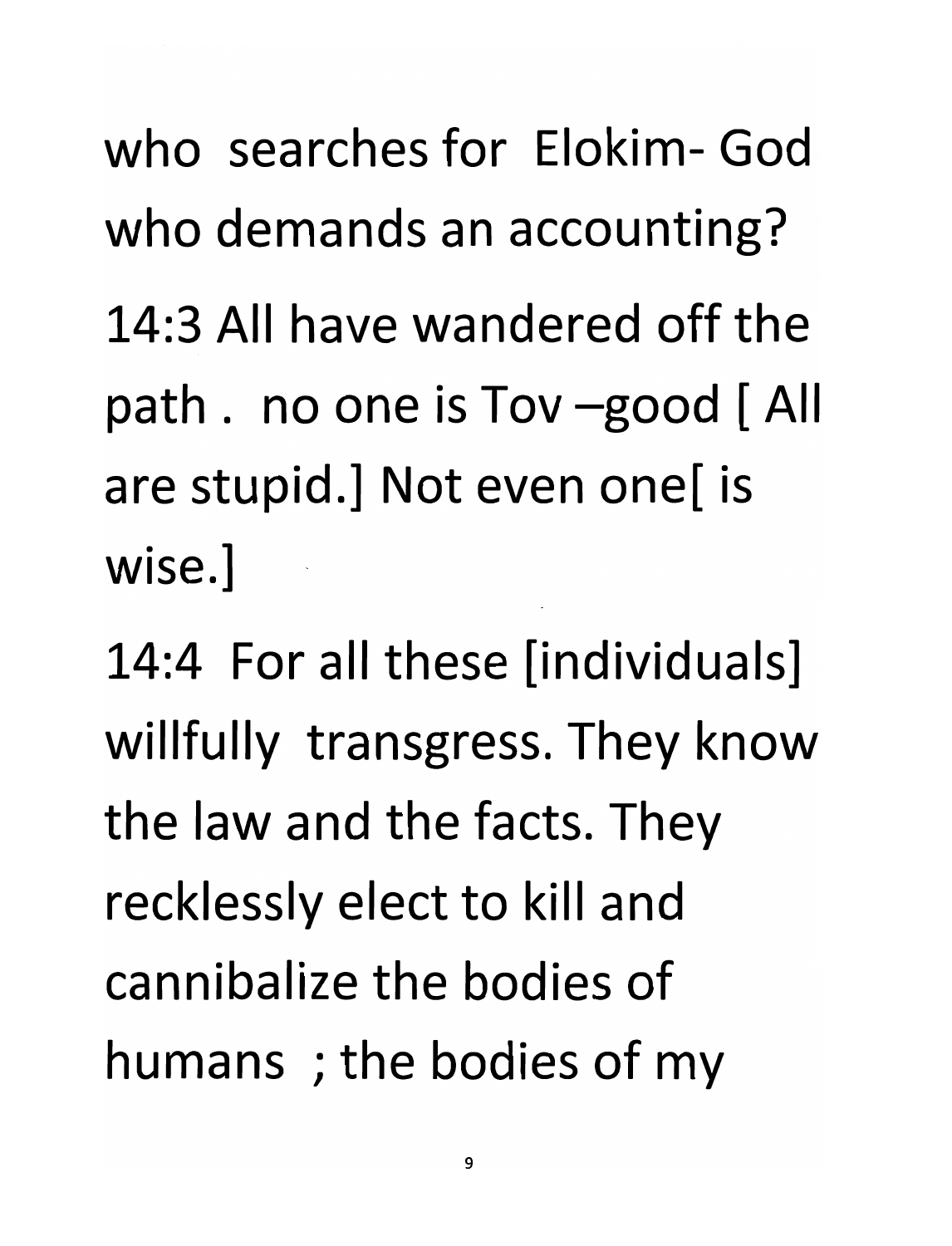people -Jews . They never call God . They do not give a second thought.

14:5 The Innocents the Jews were enveloped with fear. How could God forsake a generation of Tzadikim righteous people? 14:6 Jewish enemies sarcastically scorn Jews [where is your God? If He exists why doesn't He come to your salvation?]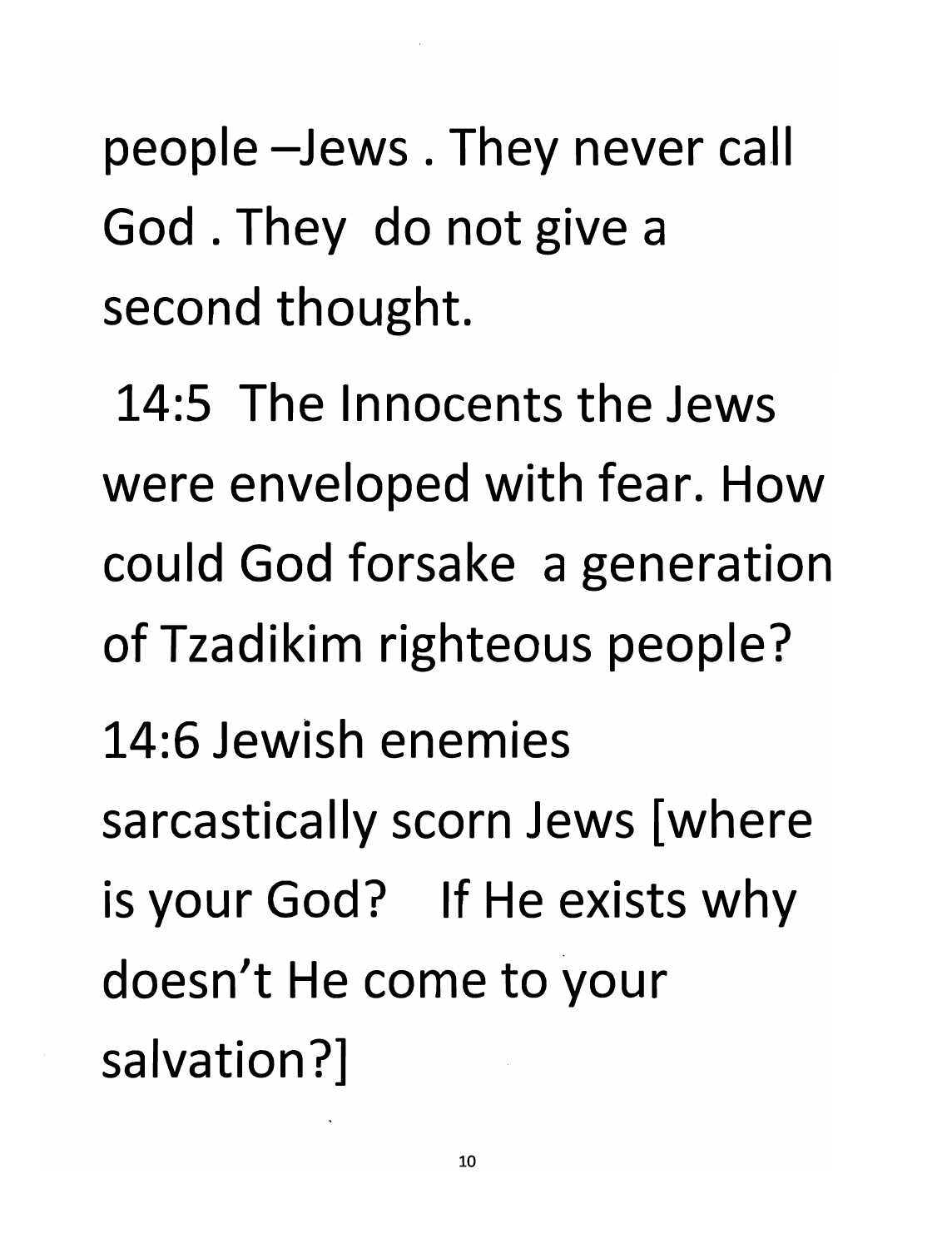*14:7 This is the reply.*

*From Zion will arise the salvation of Israel. When God returns the exiled Jews to the land of Israel ;then Jacob will be happy and Israel will rejoice.*

*[Then it will be victory for God . Two GOALS will be ACHIEVED. [1] God's reputation will be restored God will be vindicated. The atheist skeptics will be put*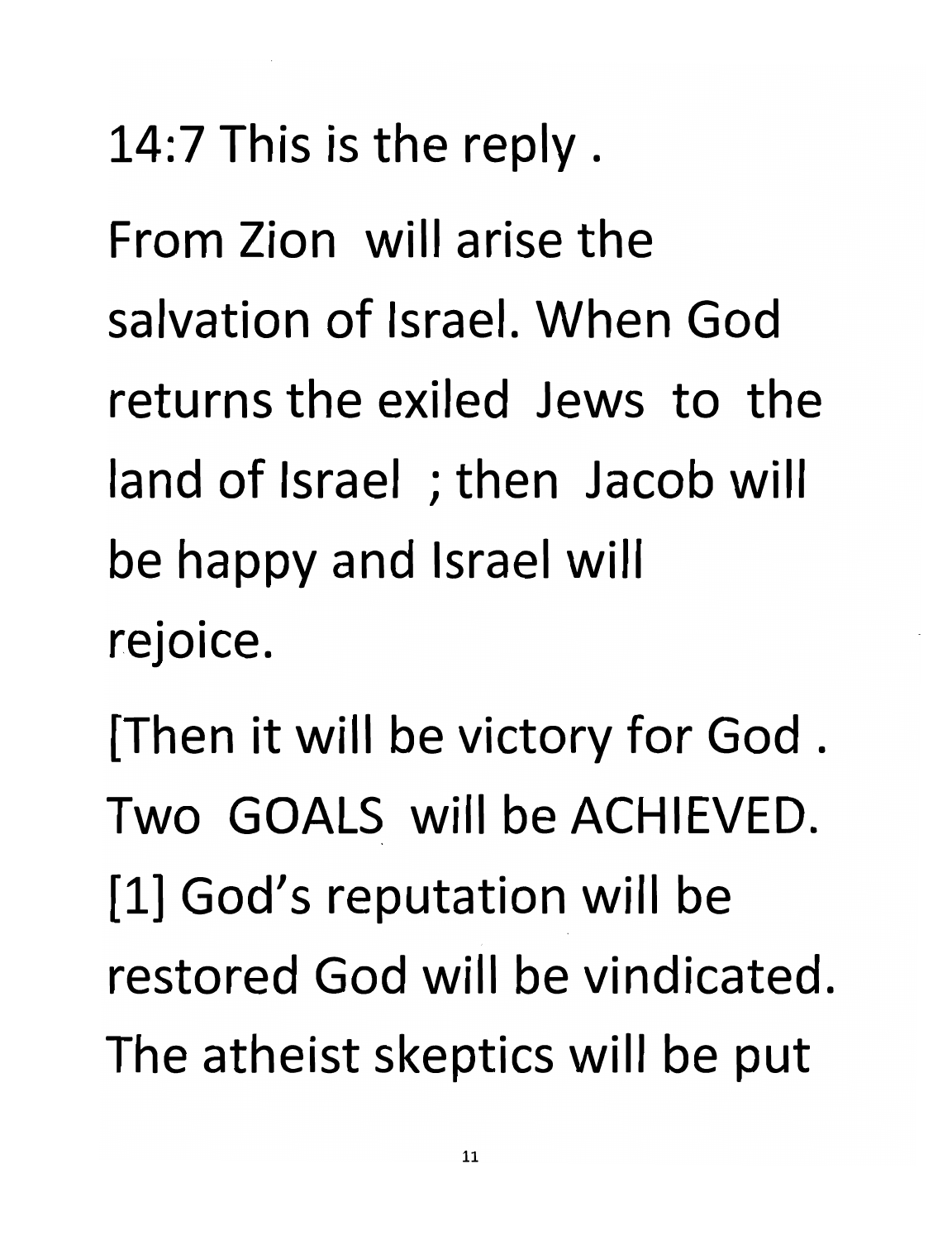*to shame . They will realize how stupid they were.*

*[2] The Jewish people will finally find a sanctuary in the land of Israel.*

*However God helps those who help themselves.*

*Until Messiah comes Jews will only remain alive if they have superior conventional and non conventional weapons and have the guts to use them;*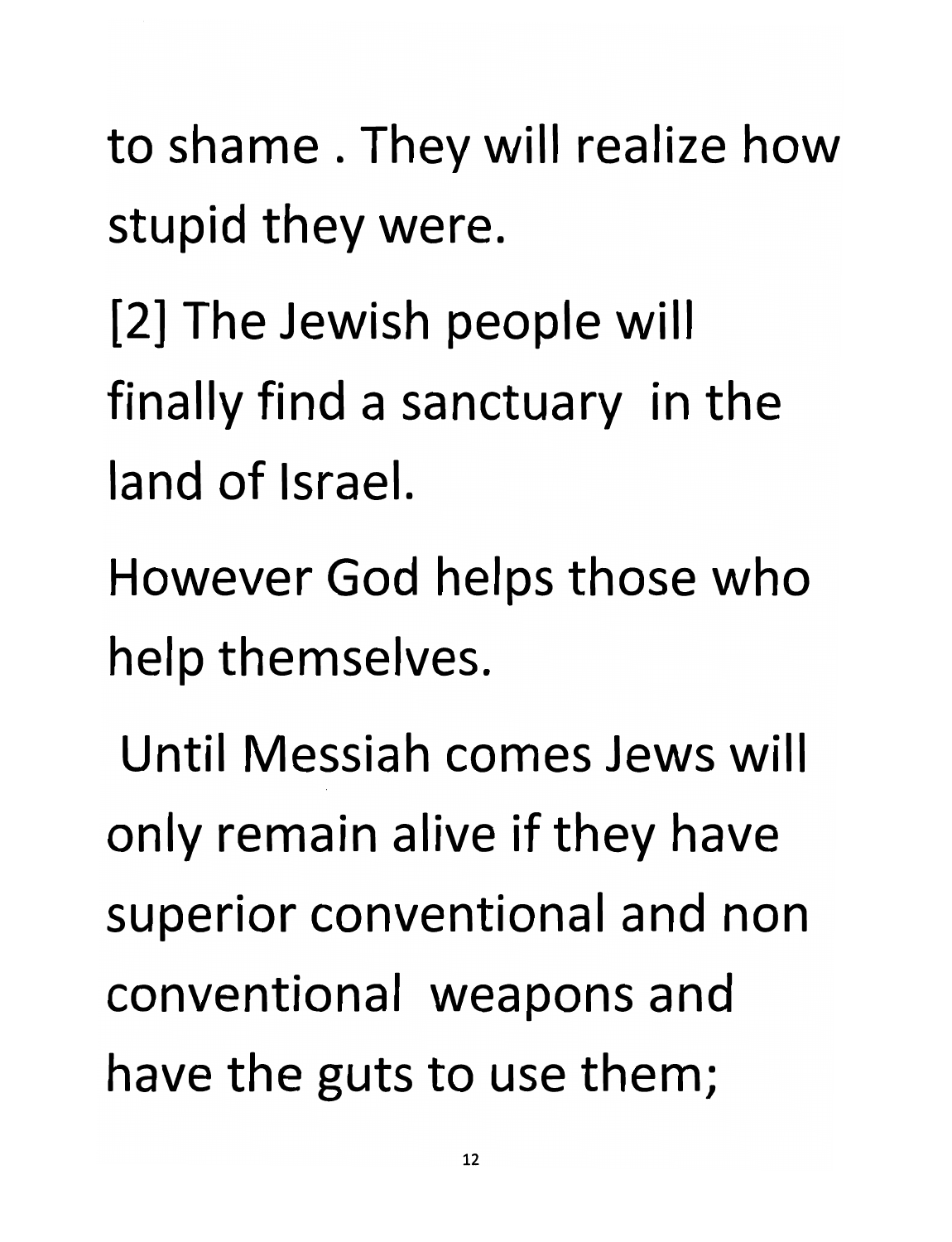regardless of the casualties inflicted upon the enemy population. The goal is to win at all costs to the enemy.

The Talmud relates that when God gave the Torah to Moses at Mount Sinai, God revealed to Moses what nuances future Rabbis will discover in the Torah. God showed Moses the nuances discovered by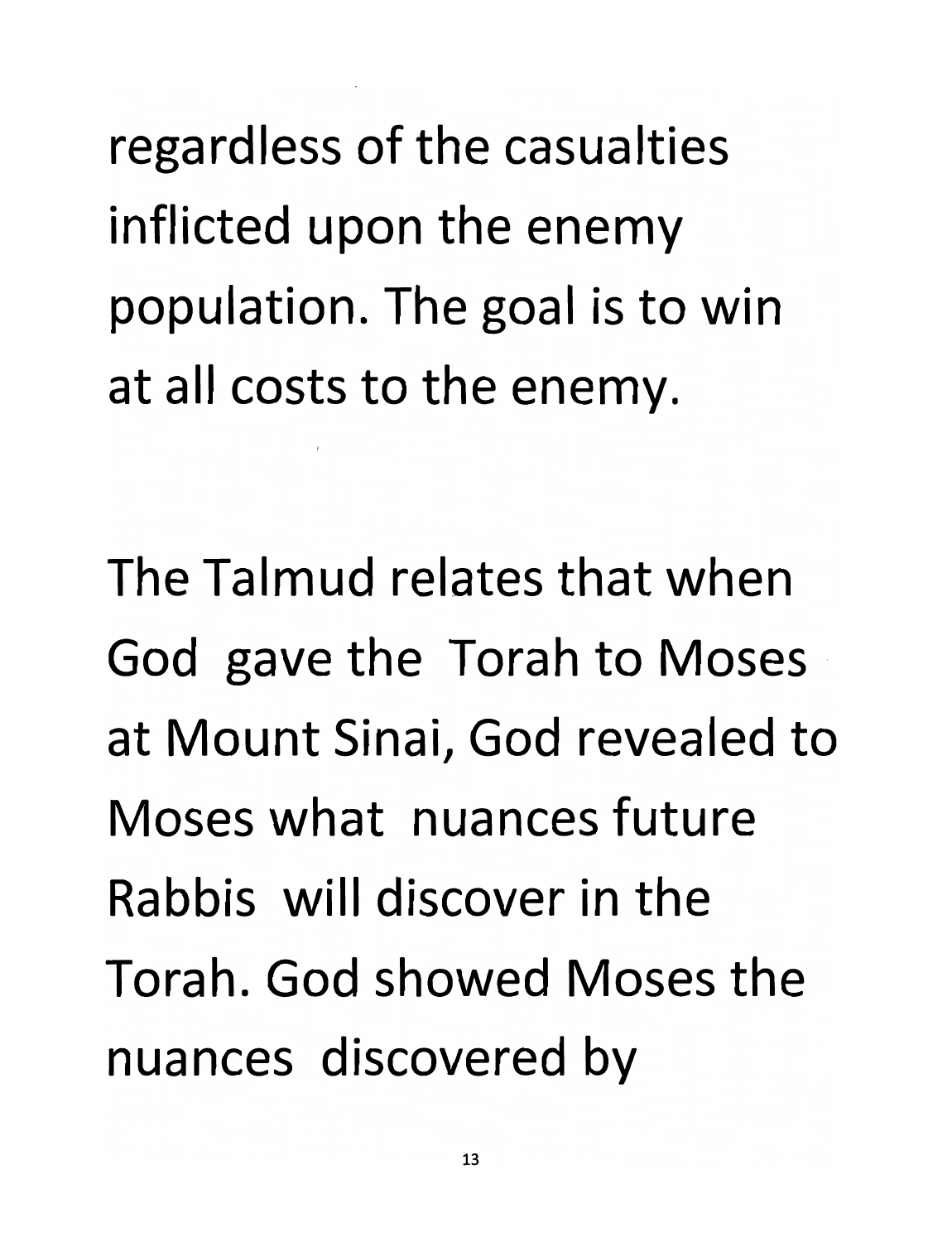Rav Akiva 60 year following the destruction of The Second Temple. Moses was stunned.

He could not believe that there would arise such a great scholar. Moses asked God what reward Akiva received for such brilliance?

GOD replied that Akiva was tortured to death by the Romans. The Romans crushed the revolt of Bar Kochbo. Rav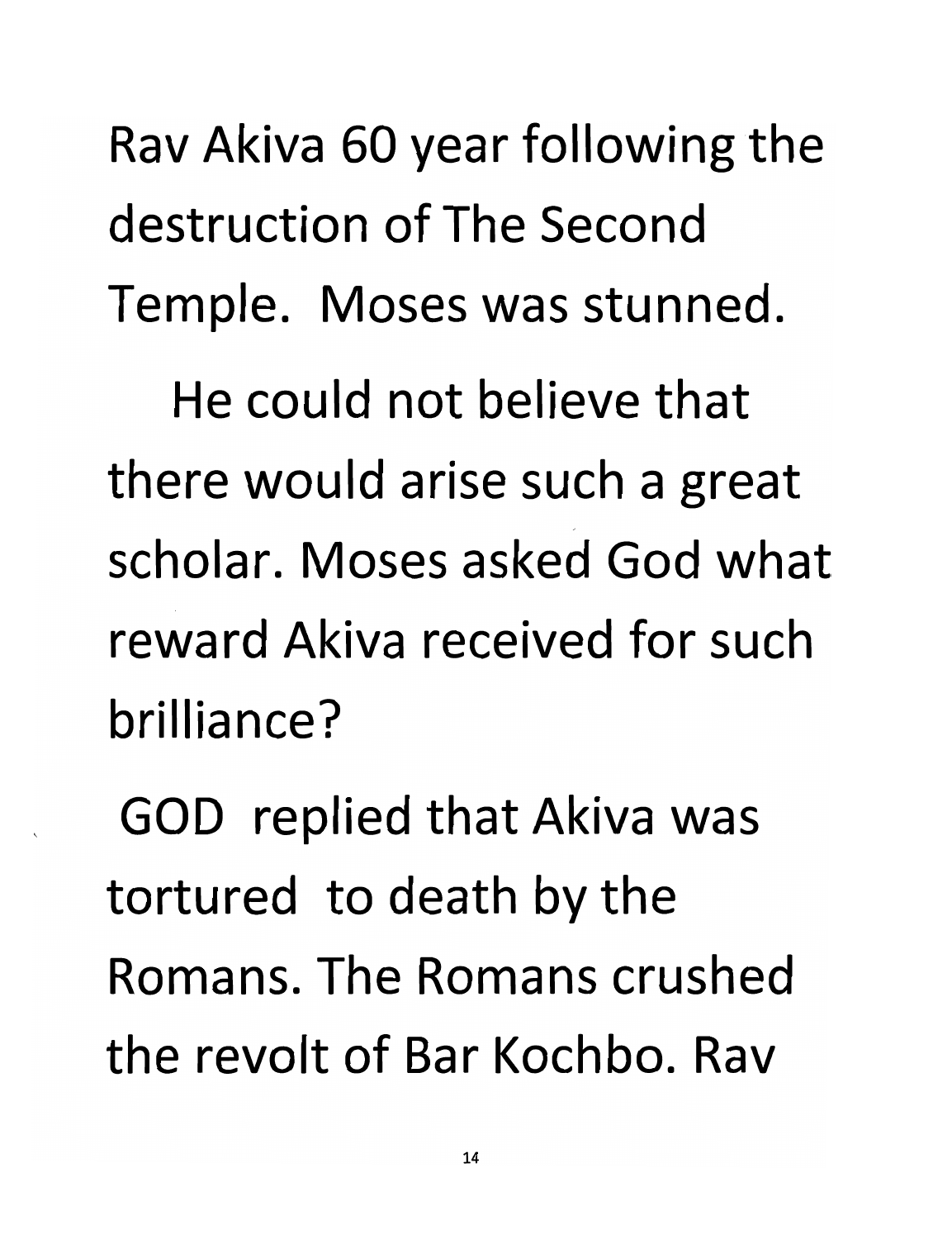Akiva and other sages supported Bar Kochbo . They thought he was the Messiah.

Moses was traumatized. He cried out:

'This is Torah and this is its reward???"

Talmud Bavali Menochos 29B

God replied "Keep quiet. You have not seen the complete picture."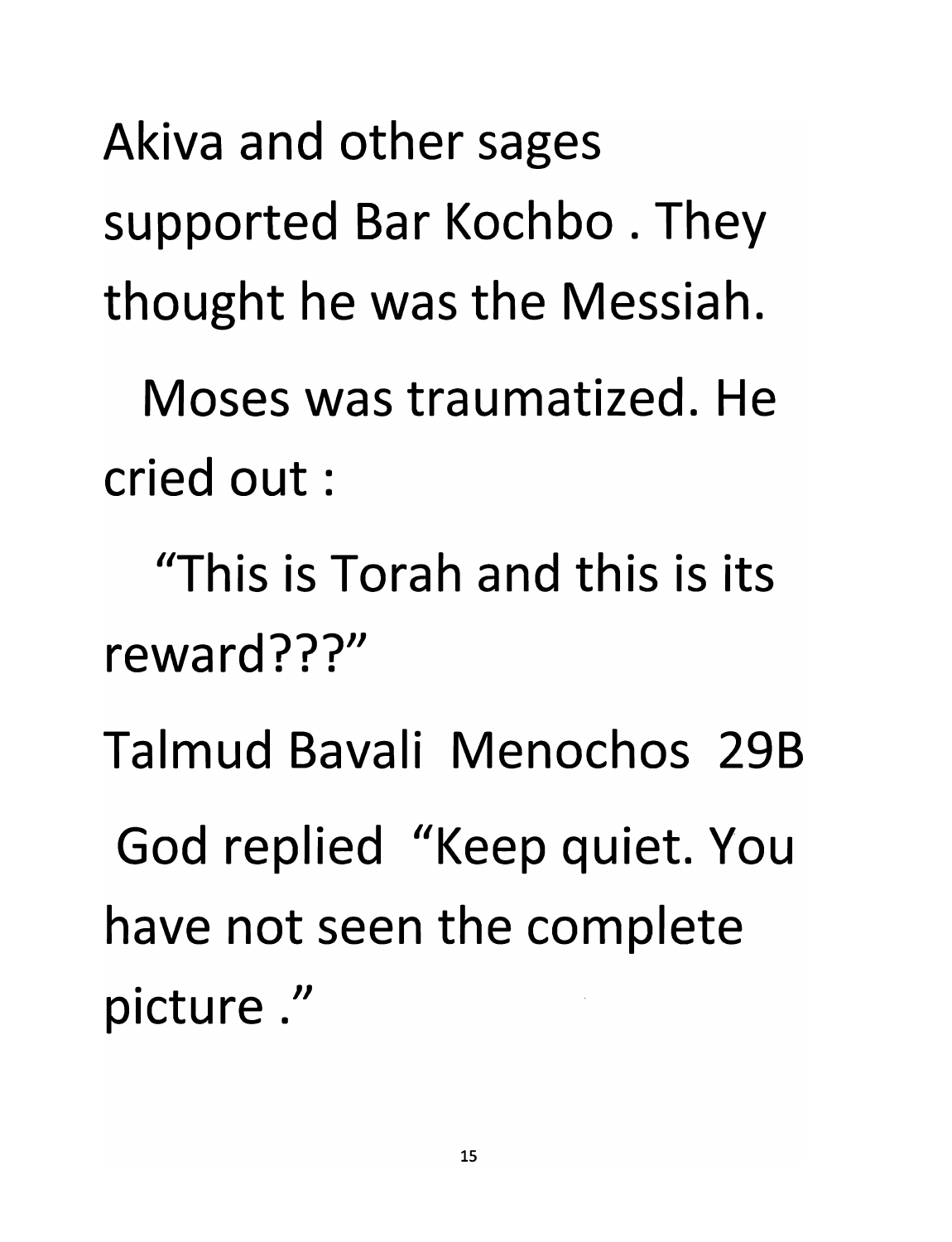*God showed Moses all the future trials and tribulations endured by the Jewish people.*

*The destruction of the First Temple. The exile for 70 years to Babylon.*

*The rebuilding of the Second Temple by order of Koresh and the son of Queen Esther from the Purim story.*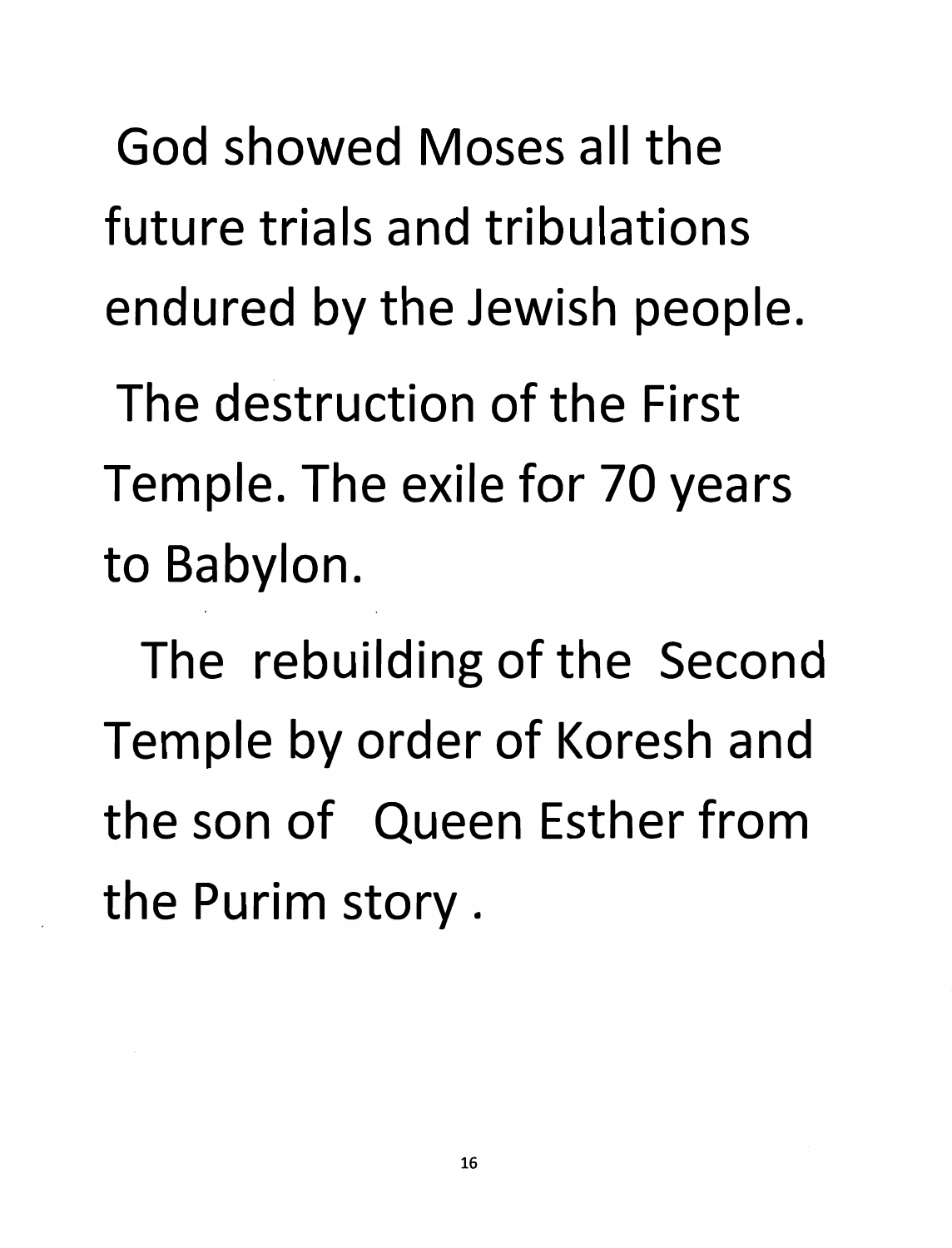God showed Moses the invasion of Israel by Greece under Alexander the Great.

God showed Moses the edict of Antiyochus the Greek emperor forbidding the practice of Judaism under pain of death. God showed Moses The gallant victory of the Hahsminoyim securing Jewish sovereignty for 100 years under the leadership of the sons and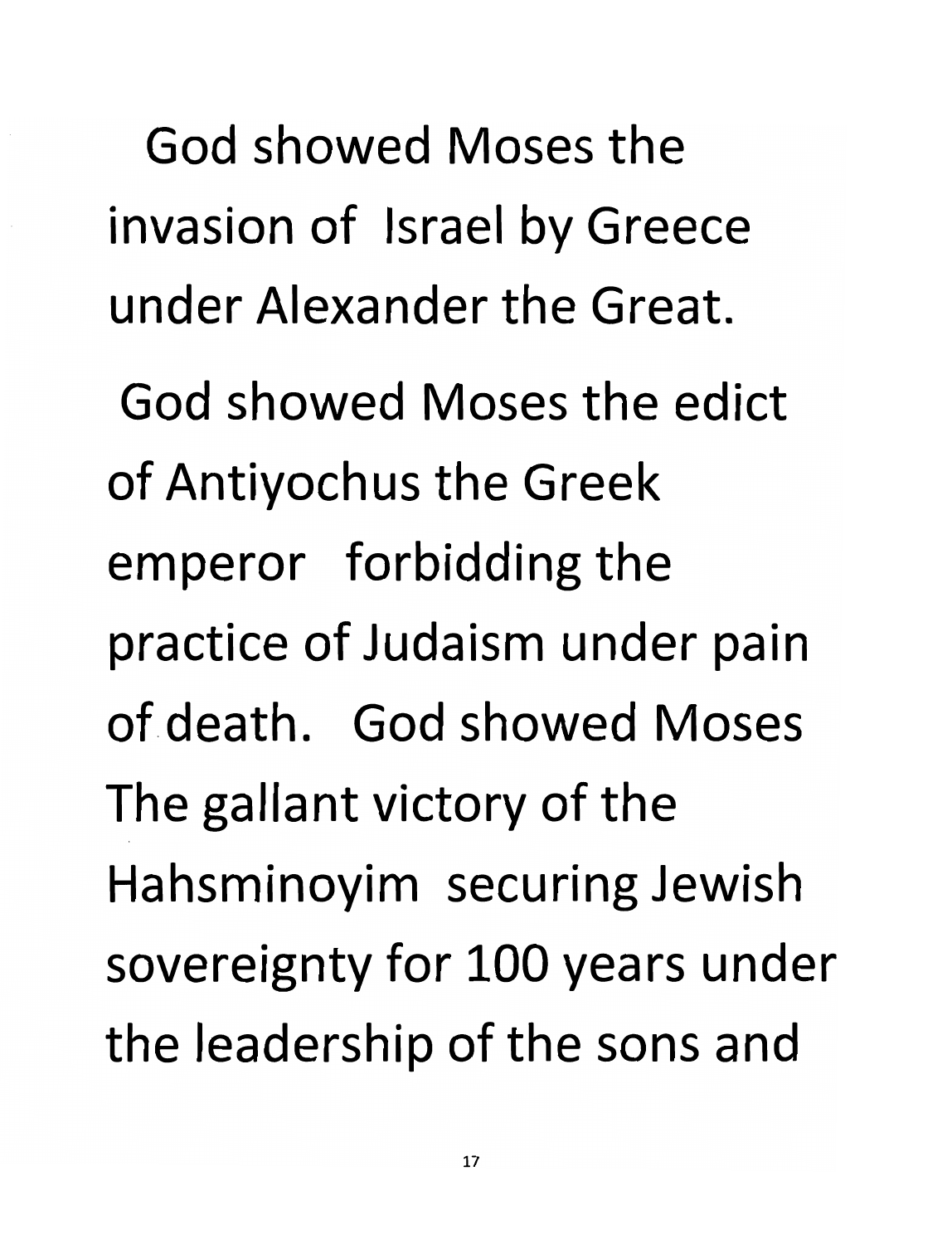*grandchildren of Matishyohu. The clan of Kohanim.*

*Their hundred year rule was followed by the rule of Herdos. Hurdoswasan Edomite who was forced to convert to Judaism by KingYanai one of the Hashmonoyim Kings.*

*Rome insisted that Hurdos become King rather than other Hashmenoyim .*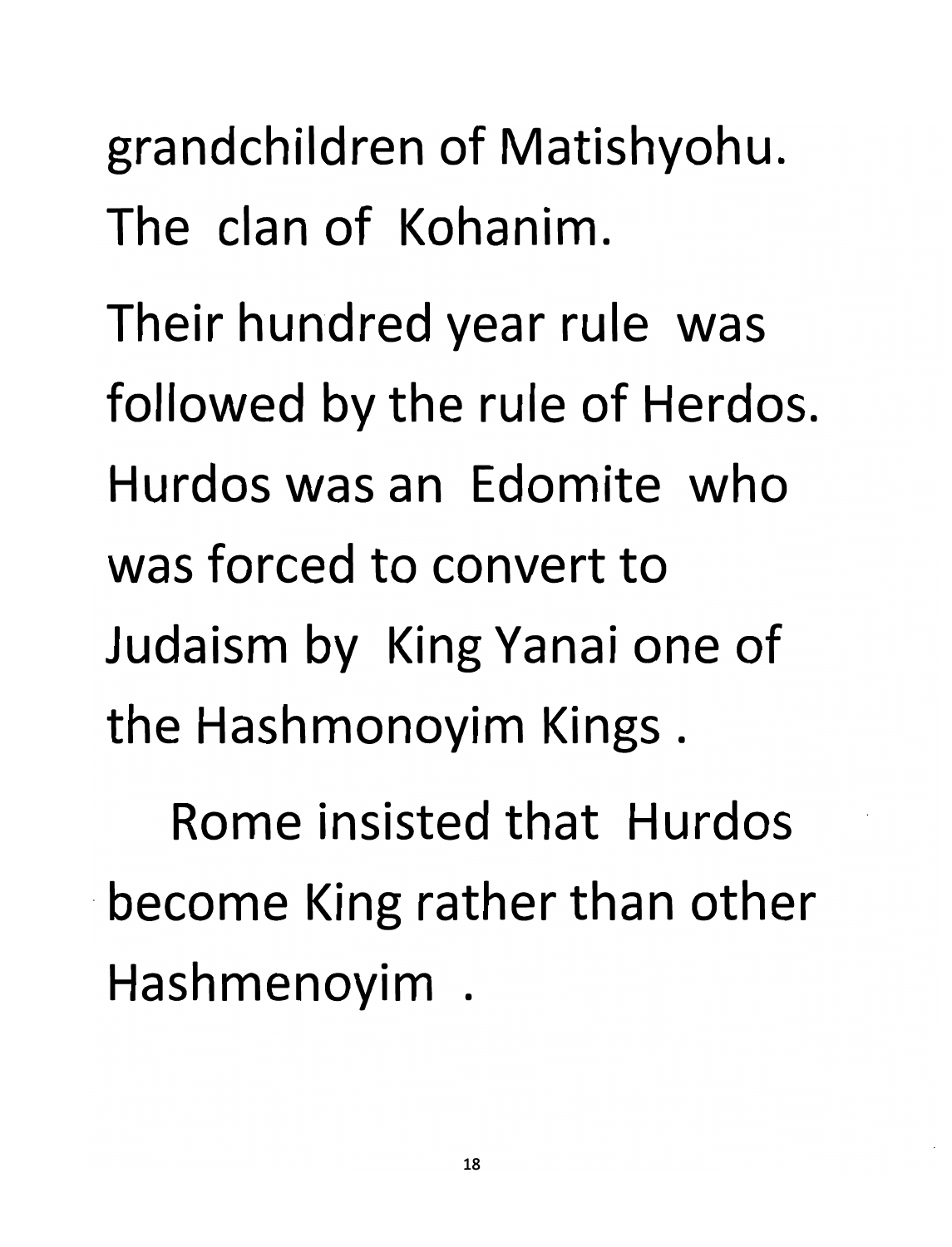Hurdos was very sensitive to the sensibilities of the Jews. He rebuilt improved and repaired the existing Second Temple. For this he won the love and of most Jews.

How did Rome enter the picture in Judea?

Rome was invited by one of the Hashmenoyim kings to act as a bulwark against Greek aggression. Rome promised to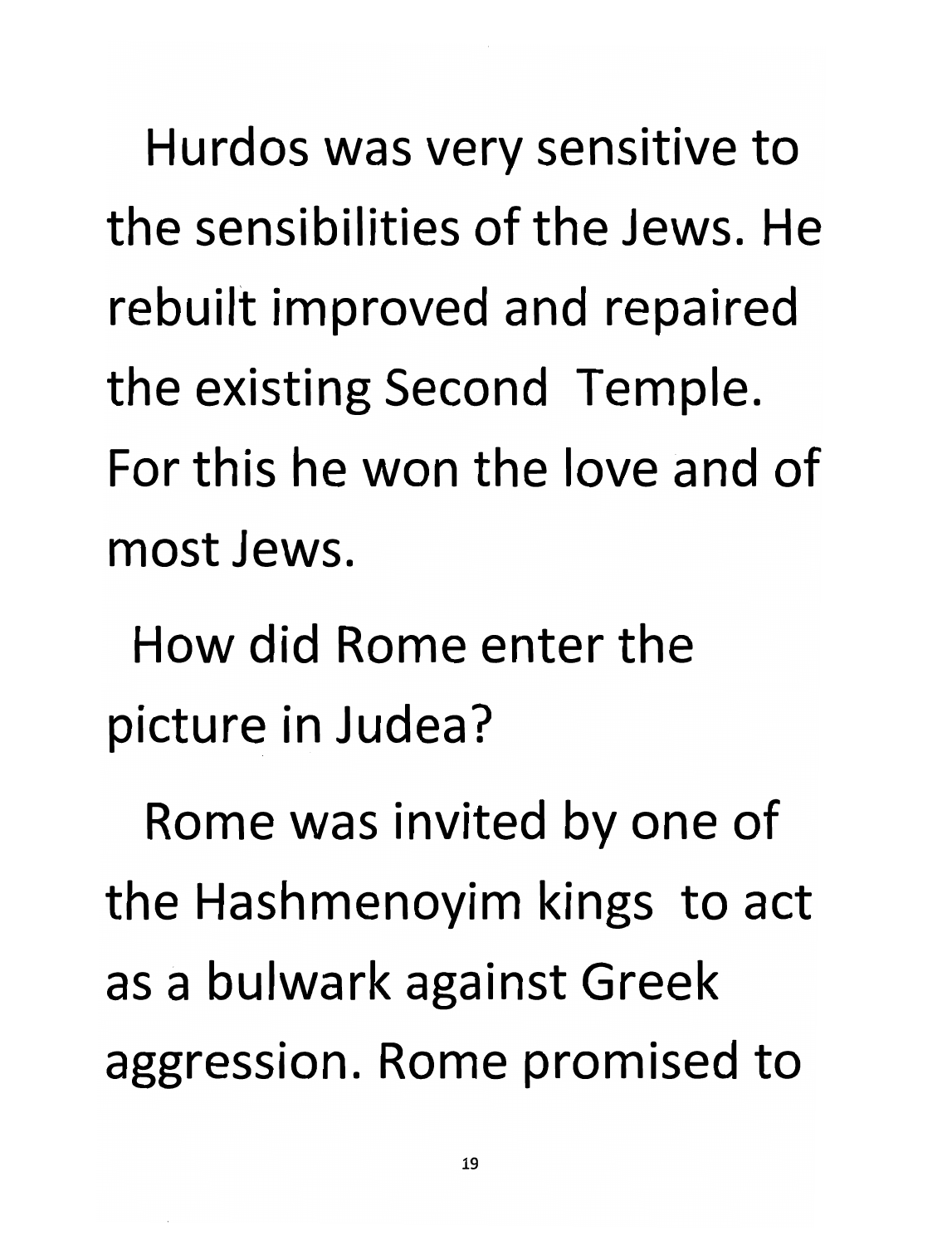respect the sovereignty and independence of the Jews in Judea [what Israel was then called. ]Rome, however, reneged on its promise and swallowed up Judea as part of the Roman empire. They forced the election of Hurdos as King.

Once Rome swallowed up Judea as part of its empire it taxed the people and enacted many restrictions. Allthis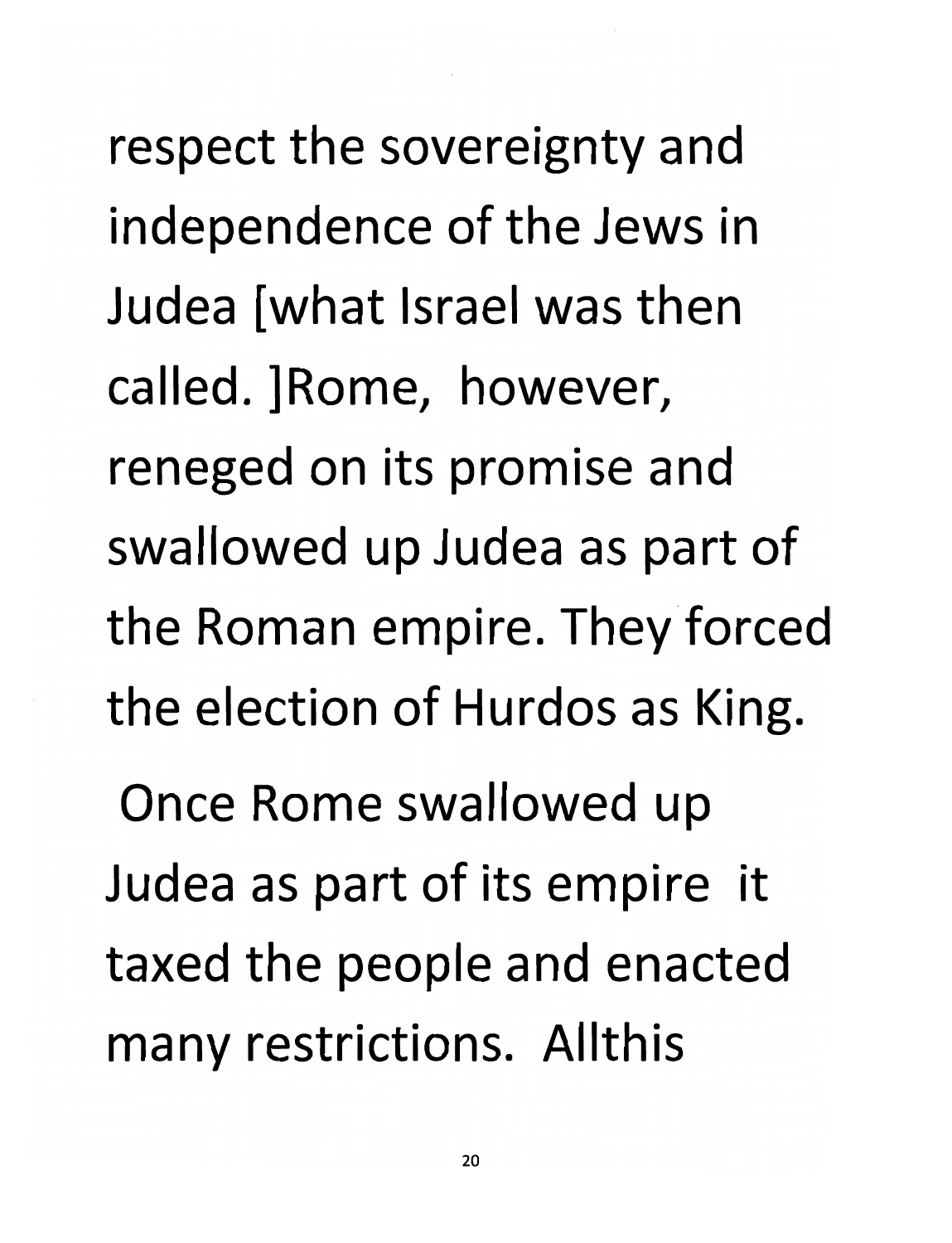*occurred during and following the death of Hurdos during the reign of his sons.*

*As a result a large group of Jews called zealots plotted to throw off the yoke of Rome . they began a war of liberation that lasted 20 years. The sages and scholars were opposed to this war as well as the sons of Hurdos . they all pleaded with*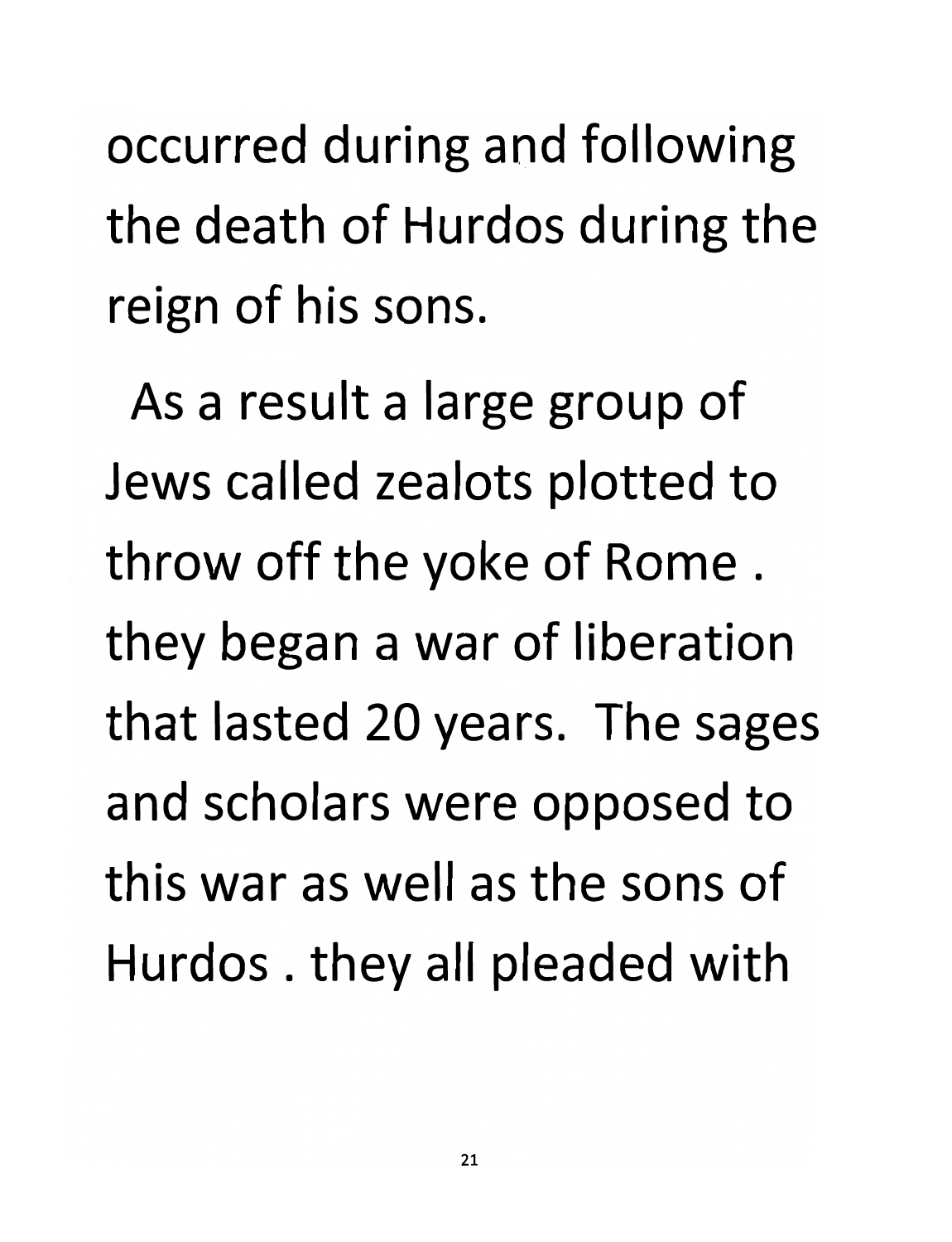*the zealots to stop the revolution. But to no avail.*

*The zealots swore to free Judea from the yoke of Rome. After 20 years the revolt was crushed by Rome. The Second Temple was burned.*

*Sixty years later Bar Kochbo led a revolt and destroyed the Roman garrison. He captured Jerusalem and the laid the*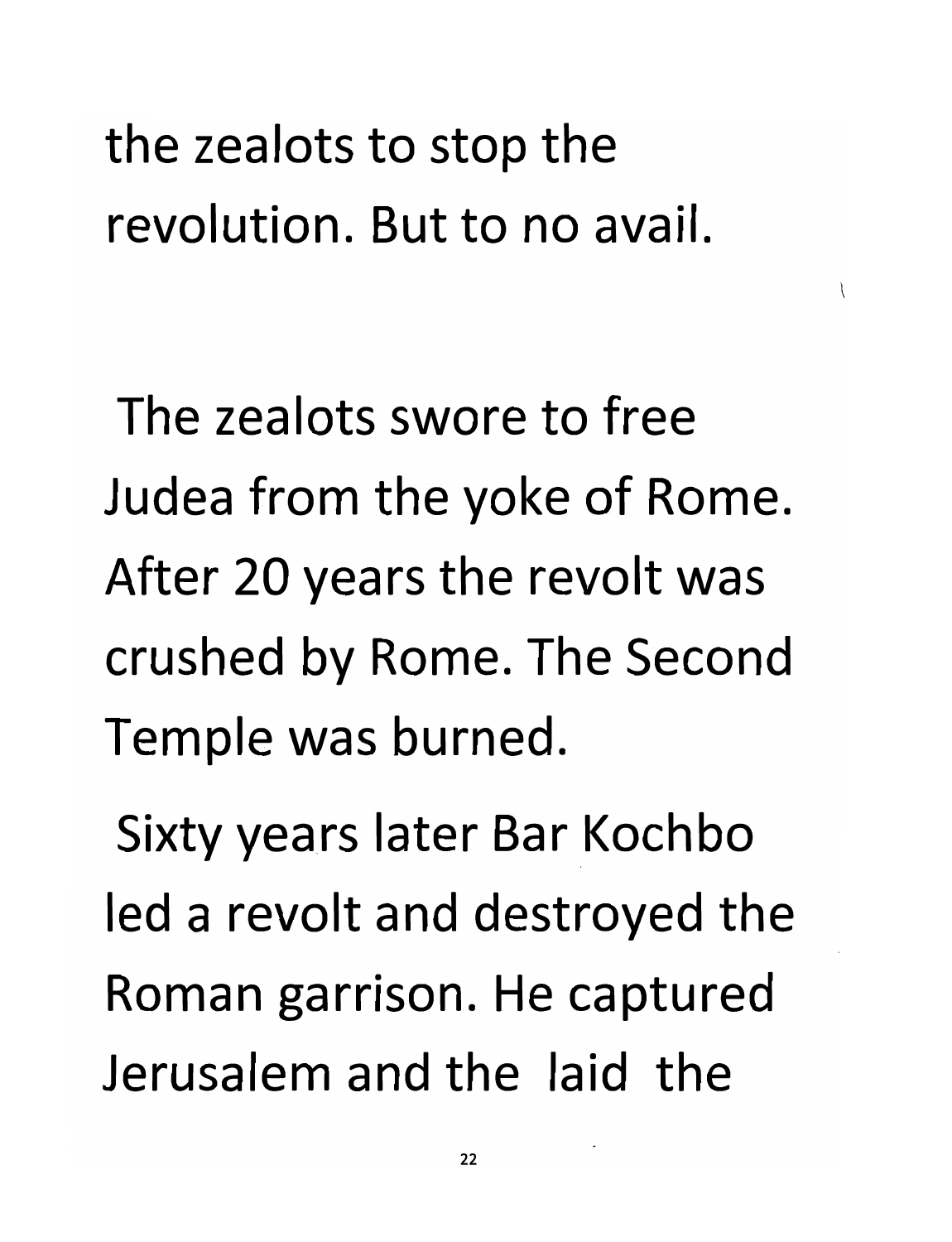*foundation for a new Temple. Bar Kochbo was supported by all the Sages who thought he was the Messiah.*

*However Rome crushed the rebellion.*

*The total number of Jews killed and wounded in the two revolts was over one million.*

*Rome passed edicts forbidding the practice of circumcision*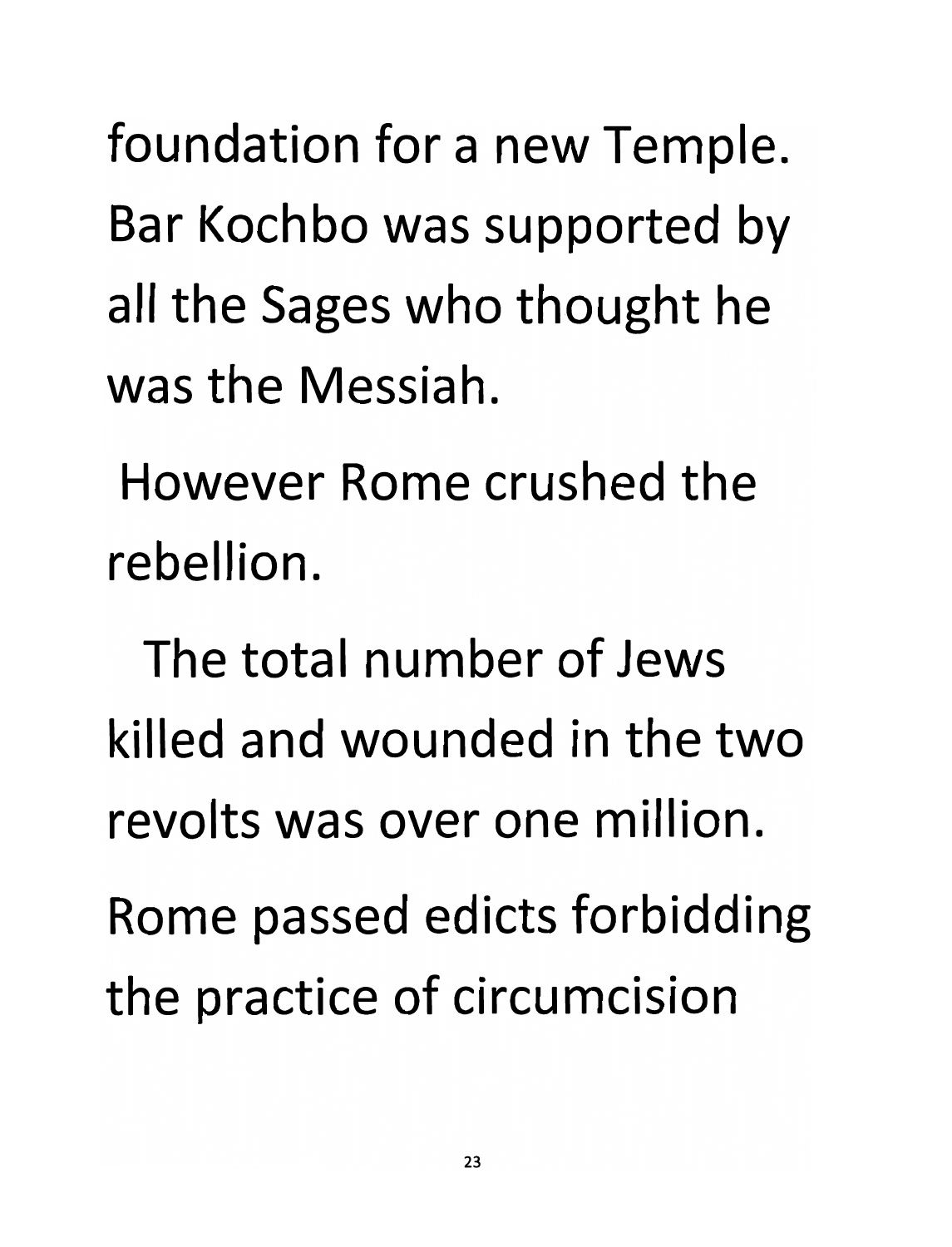*reading and study of Torah, under penalty of death.*

*The ten greatest Torah scholars were tortured to death. Chanaya Ben Tradyon was burned alive wrapped in the scroll of the Torah.*

*Rav Akiva had the skin on his face ripped off by a specia instrument of torture.*

*Moses cried out*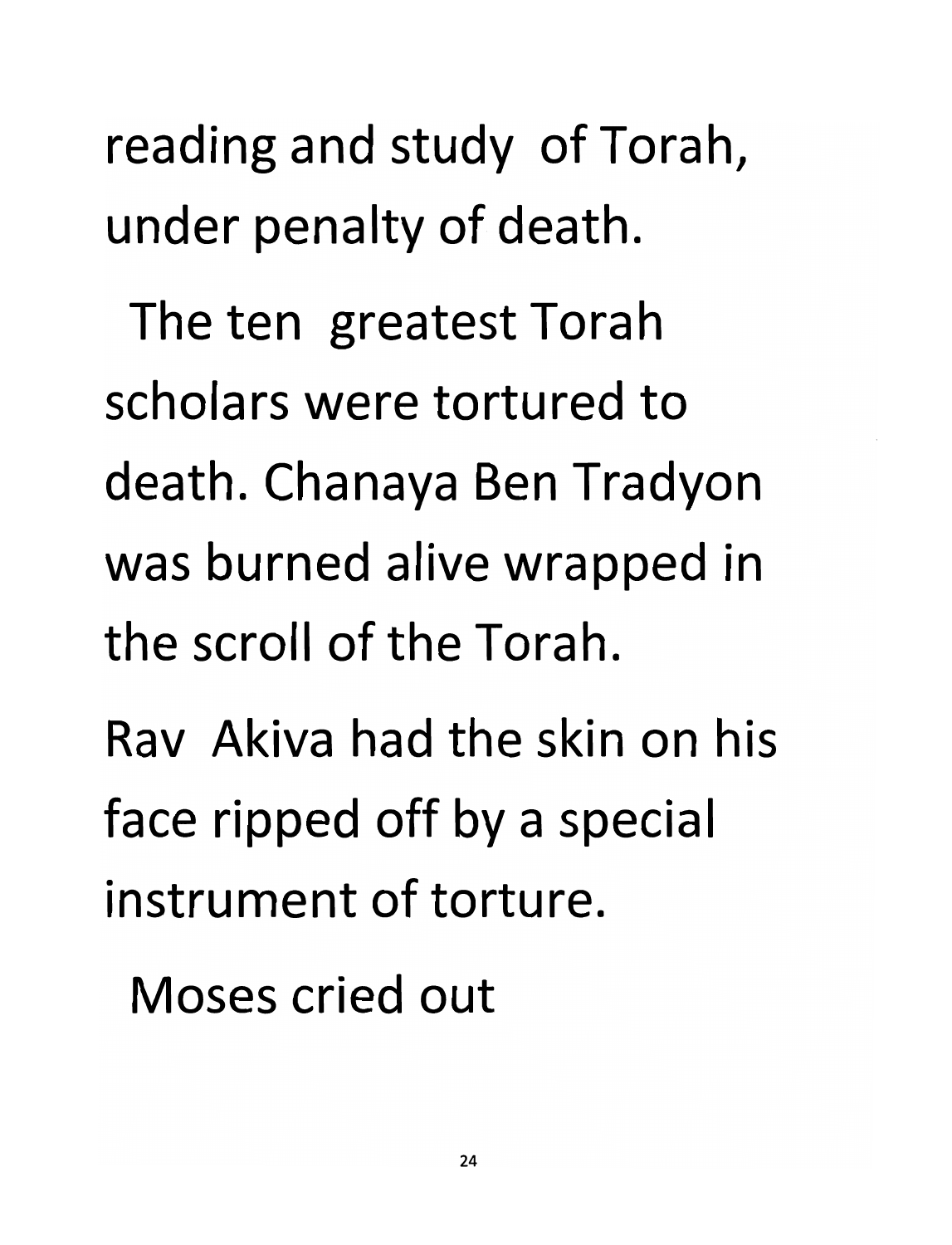*"Is this what is Torah[for the creative skills and knowledge of the sages of that generation] and this is its reward? Talmud Bavali Menochos 29b.Targum Yoneson on Bible Deuteronomy 34:1,2,3,4.*

*Following extension is mine interpretation:*

*Moses was devastated by viewing what the future had in store for the Jews.*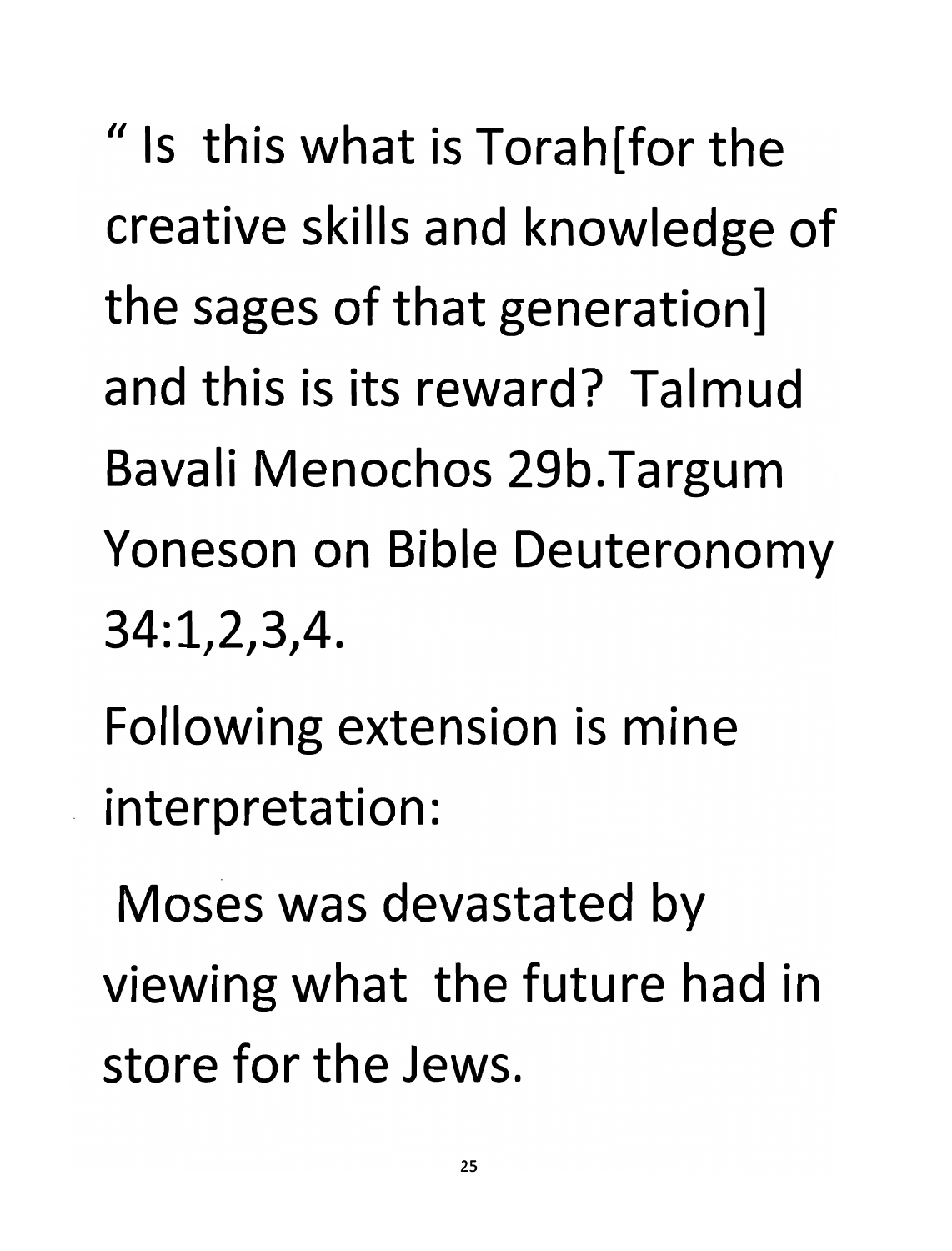God told Moses that this was just the Beginning.

He showed Moses all what the Jews would experience at the hands of the sons of Essau the Europeans and the sons of Ishmael for the next 2000 years.

Moses saw the pogroms the blood libels the killings of millions of Jews culminating in the holocaust with the Nazis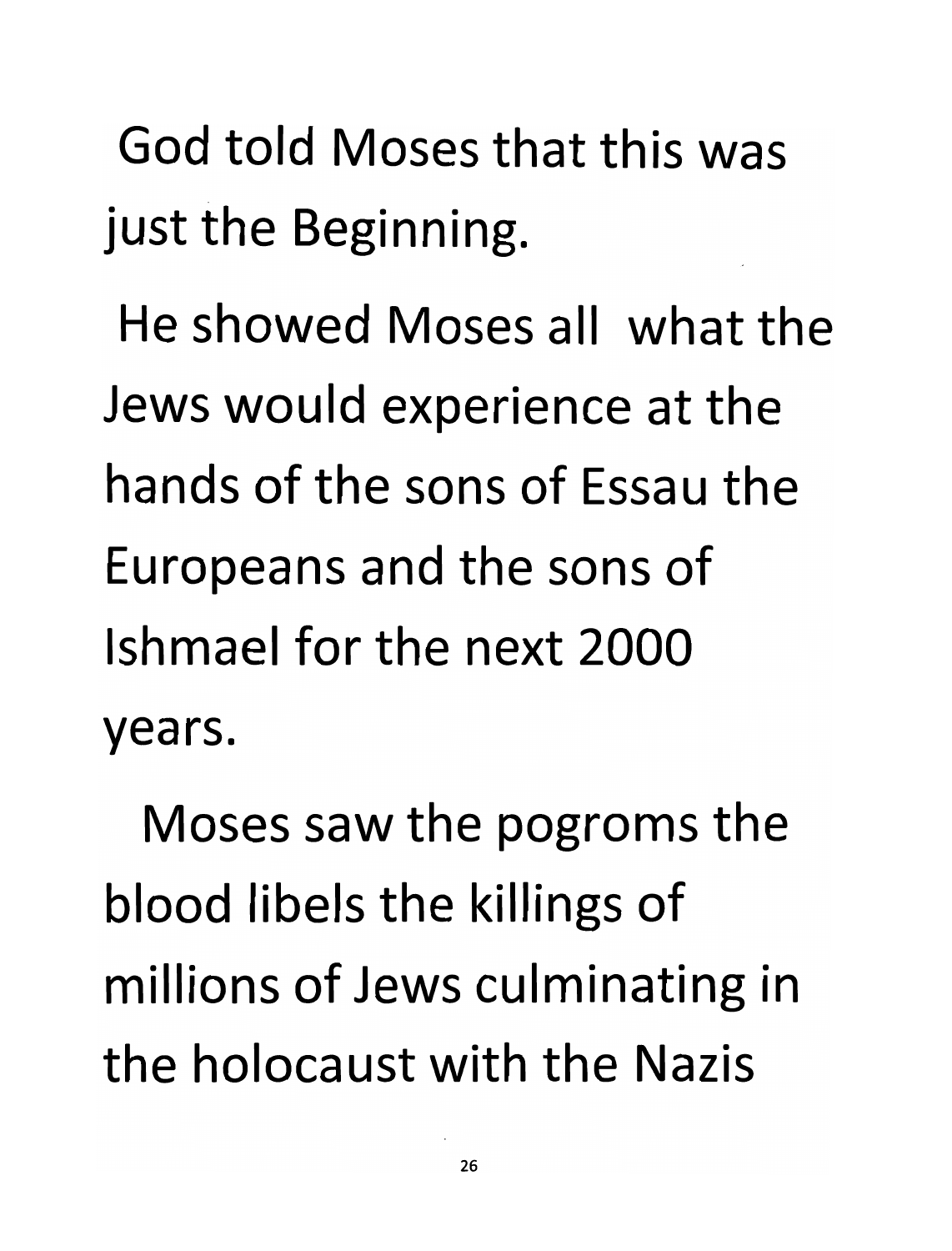*murdering six million Jews and one million Jewish children.*

*Moses saw the Europeans and the Americans standing by refusing to save the Jews.*

*They were making sure that as many Jews as possible be killed by the Nazis. So the Jewish problem would be solved..*

*Moses saw how the Europeans slaughtered billions*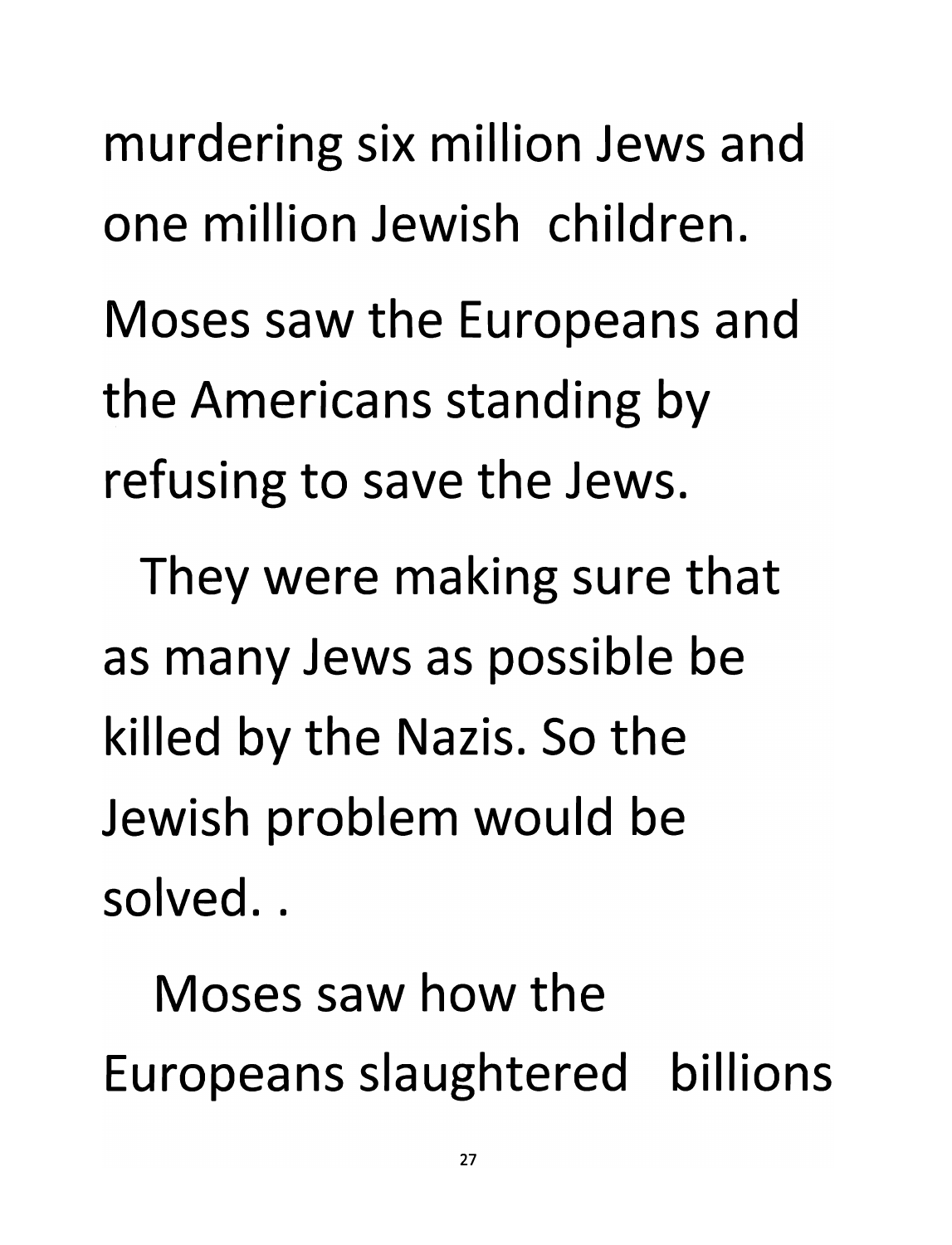*of non Jews in the last 2000 years.*

*Moses saw how the Church translating from the Hebrew distorted the scriptures to vindicate the theology of the Trinity.*

*Moses saw that all the mora ethical passages in the New Testament came from no other source than the Talmud.*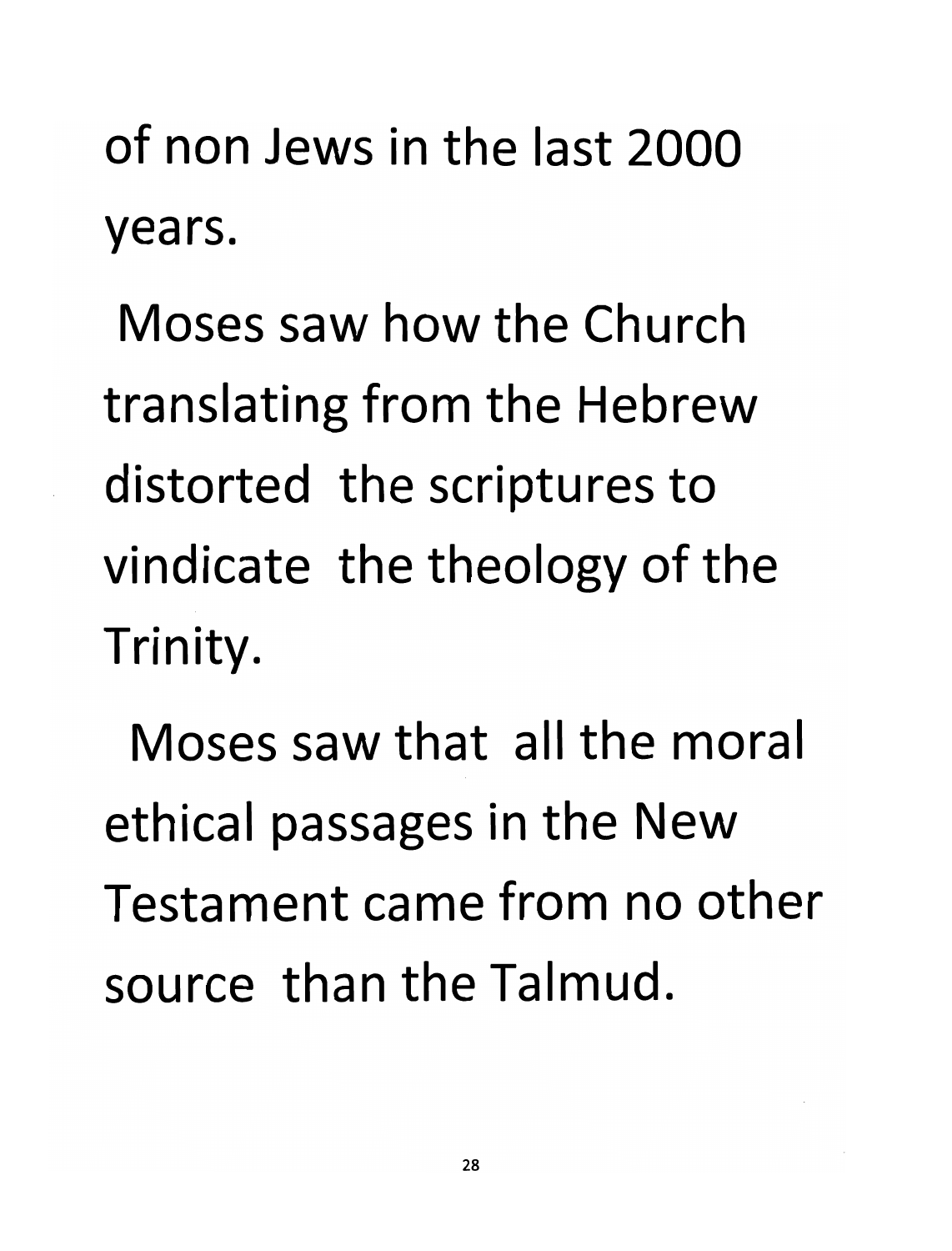*The Church denied the origin of all these passages coming from the Talmud.*

*The Church ordered the burning of the Talmud in order to conceal the origin of all the moral ethical passages of the New Testament.*

*The Church forbade the study of Greek and Roman mystery religions and philosophy, on the penalty of*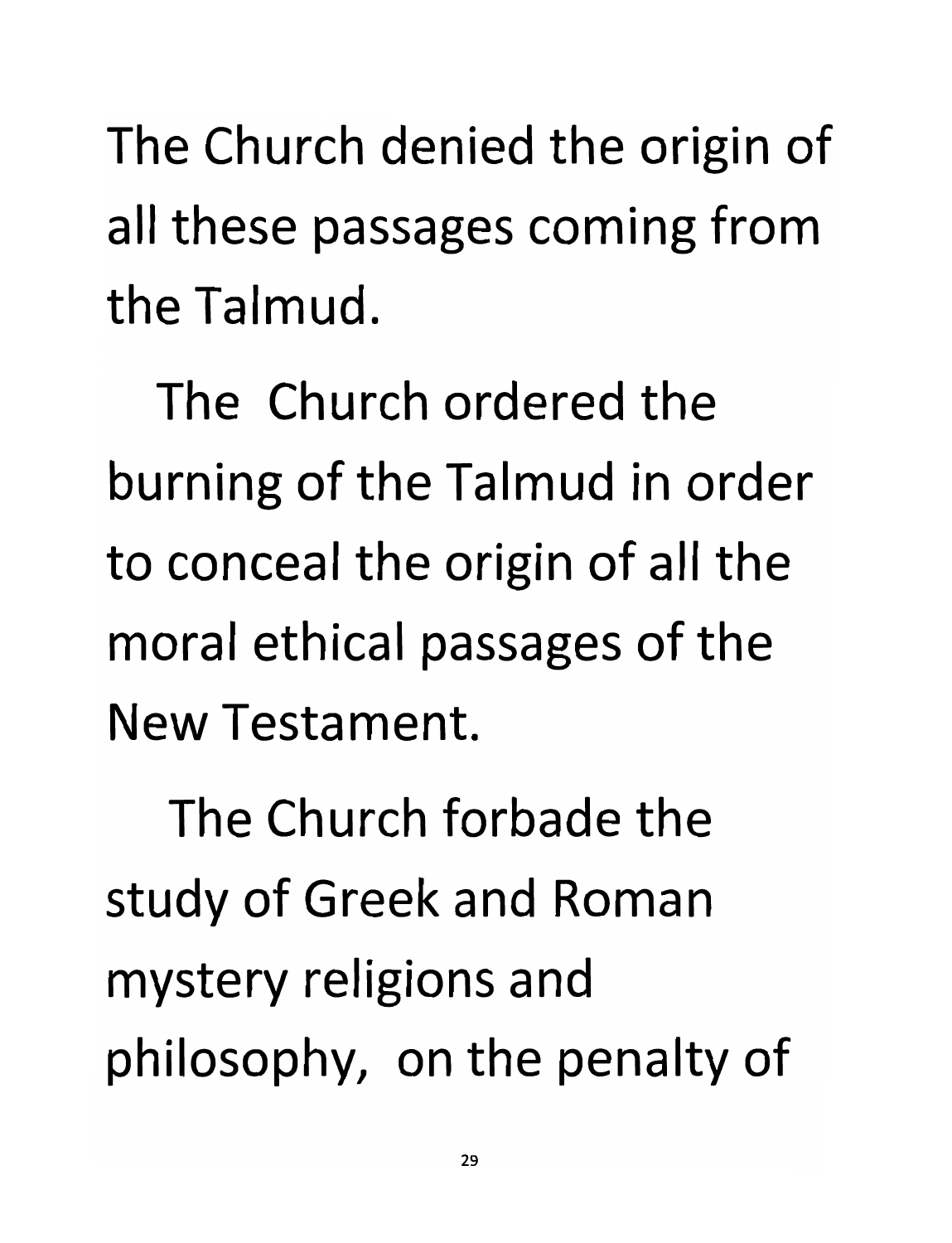*death ,in order to keep all the citizens in the dark.*

*For 1000 years there existed the dark ages. The Church working hand in glove with the monarchs did not want the citizens to learn that the ancient religions of Greece Rome and India believed in a theology similar to the theology of the Trinity. The Grek Roman Hindu Babylonian theology had*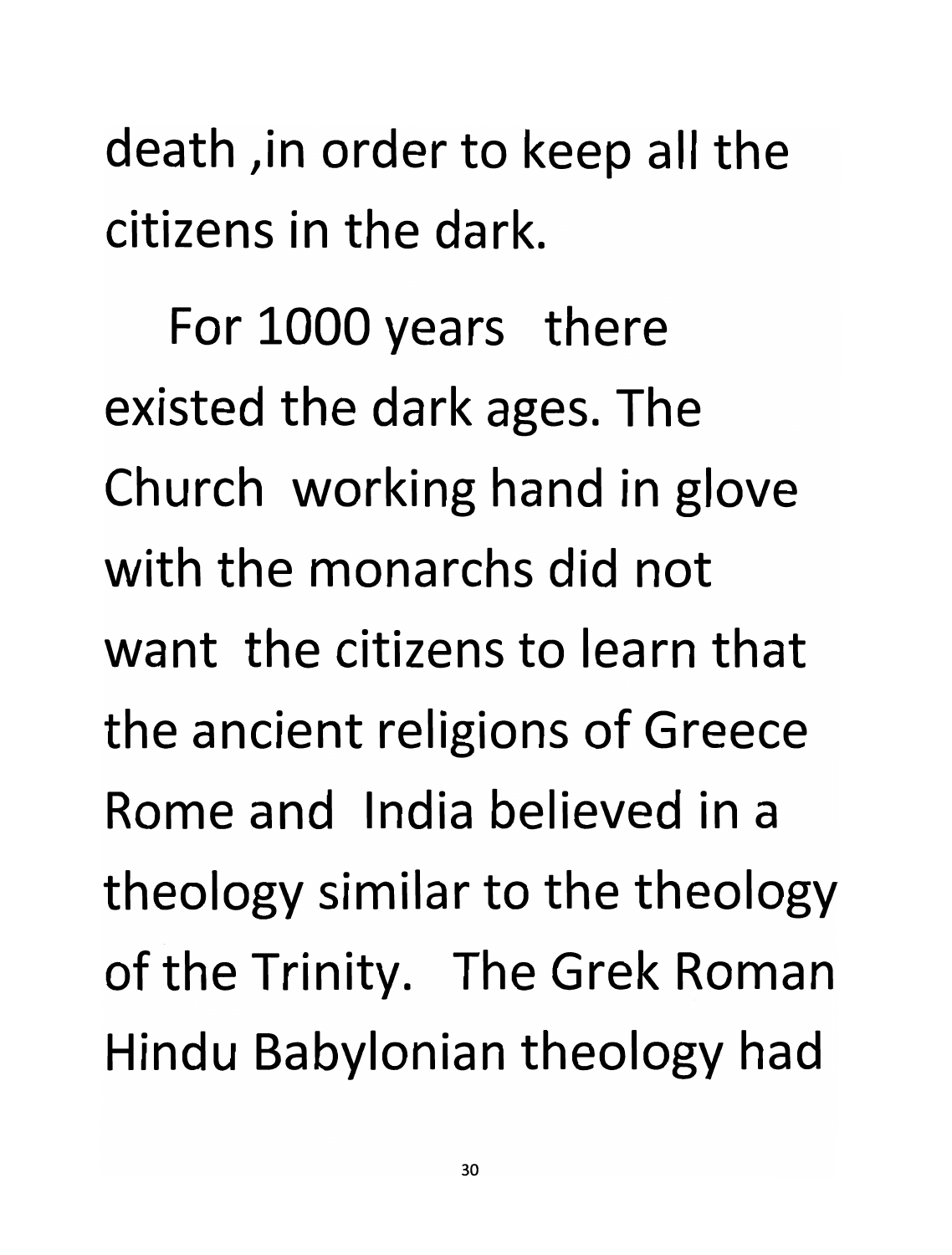*a pantheon of gods, in addition to the Father the Son and the Holy Ghost. What Christianity accomplished was to get rid of the pantheon of gods. Otherwise the theology is very similar.*

*The Church and monarchs believed that in order to keep the their corruption it was mandatory to keep the people ignorant completely in the*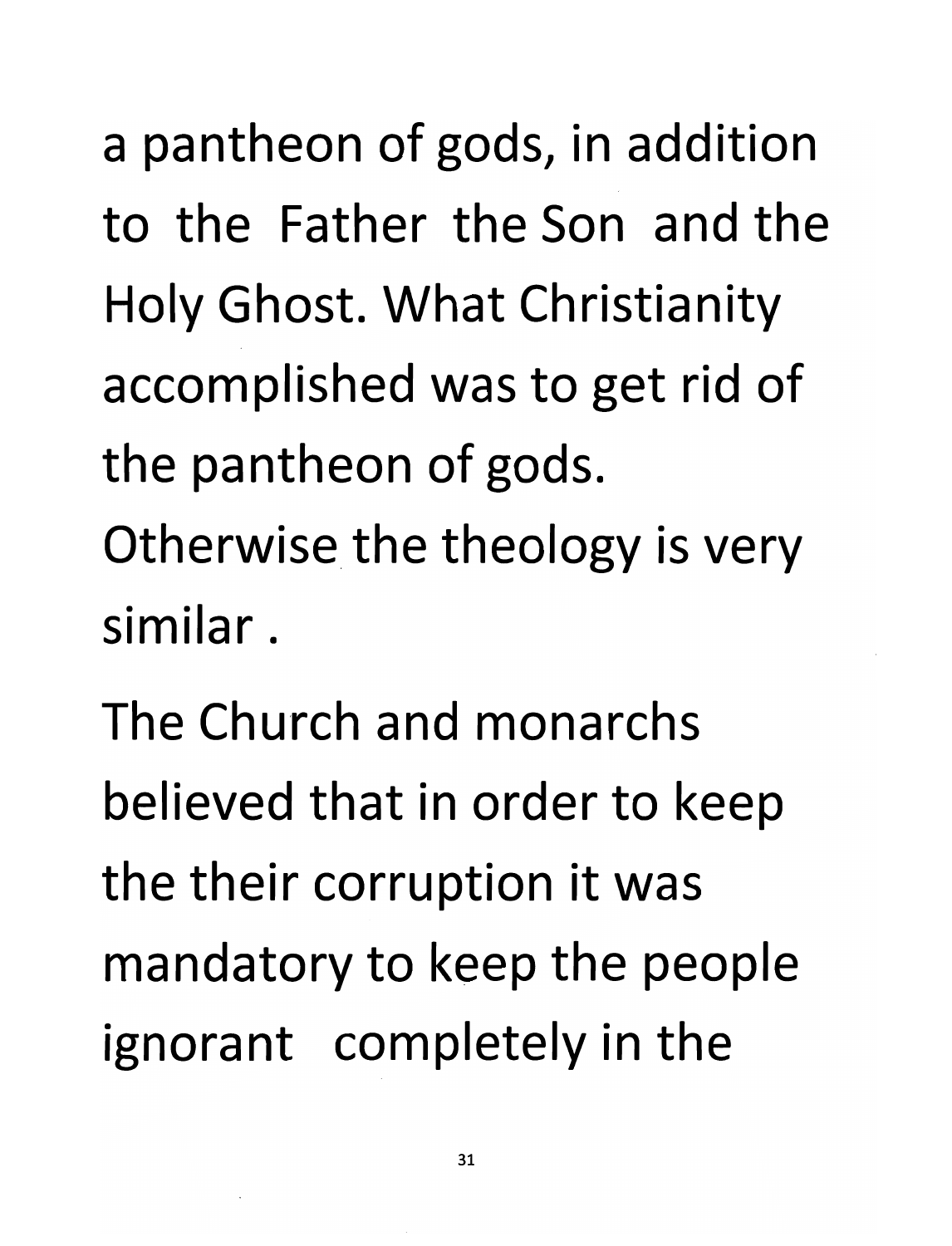dark. Thinking and questioning was forbidden under penalty of being burned alive at the stake. The year 16oo was ushered in by burning a great philosopher at the stake. These hash measures were thought necessary in order to maintain the different classes and the status quo. Otherwise, the people would revolt.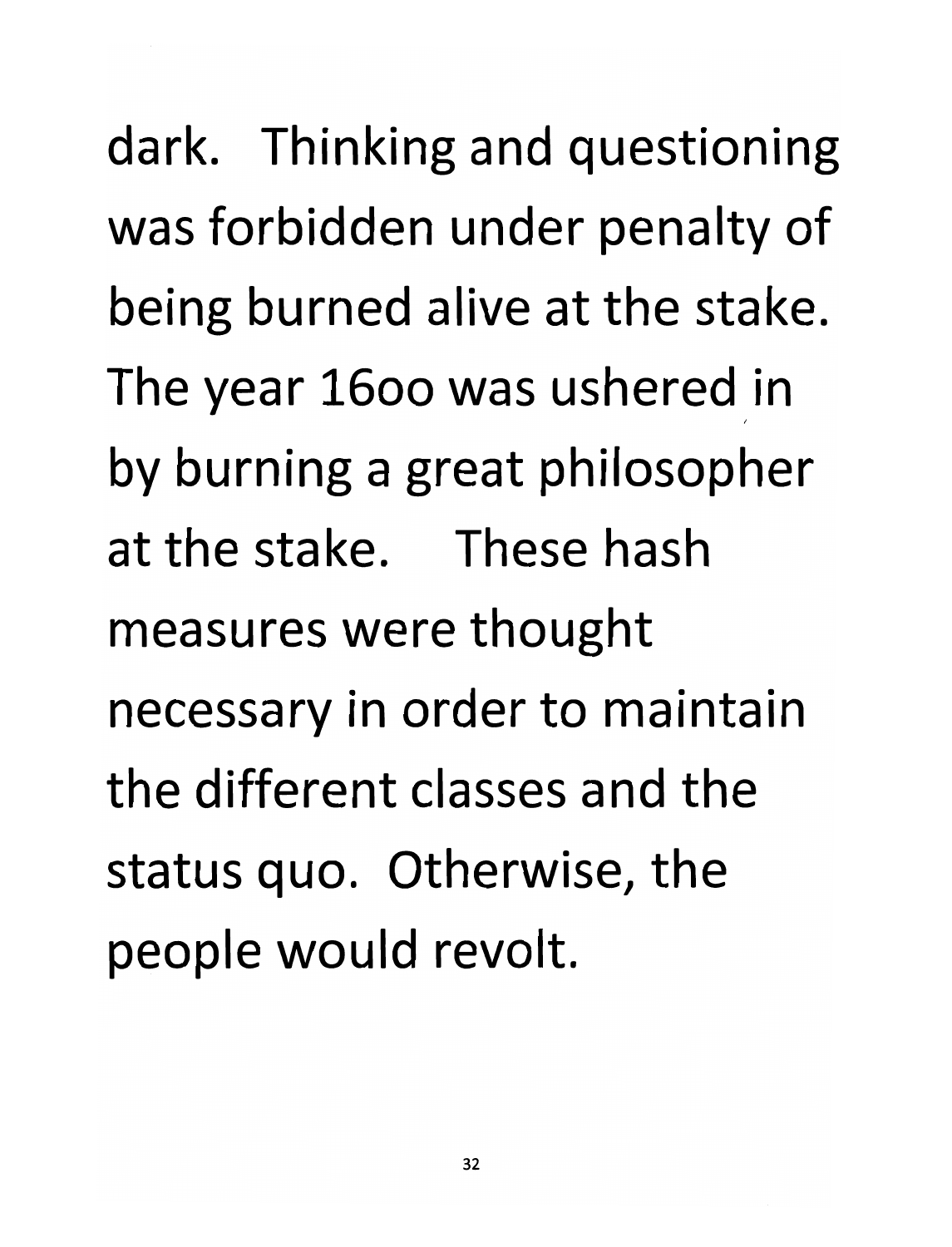*They preached what people don't know does not hurt. Knowledge is dangerous. This suppression- dark ages- was finally broken in the 1600s, the age of the philosophers free thinkers Deists The winds of revolution in The Americas both North America and South America and the French Revolution. The rise of Napolian*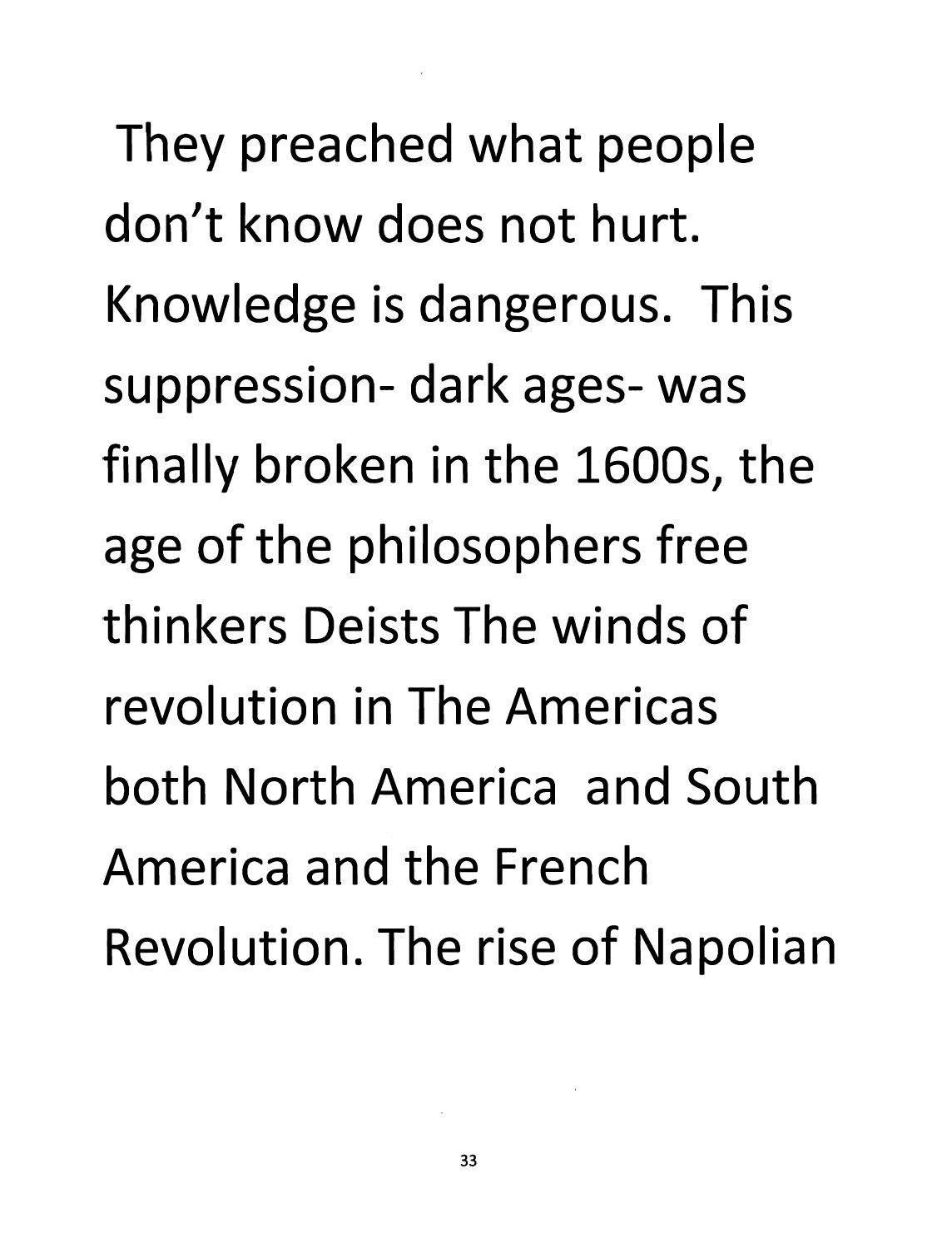and the transformation of Europe.

However the winds of progression were paralyzed in 1920s by economic cries and stupidity of the Allies regarding Germany after its defeat in 1918. The combination of Allied stupidity and economic crises set the stage for Communism in Russia and the Nazis in Germany. Fascism in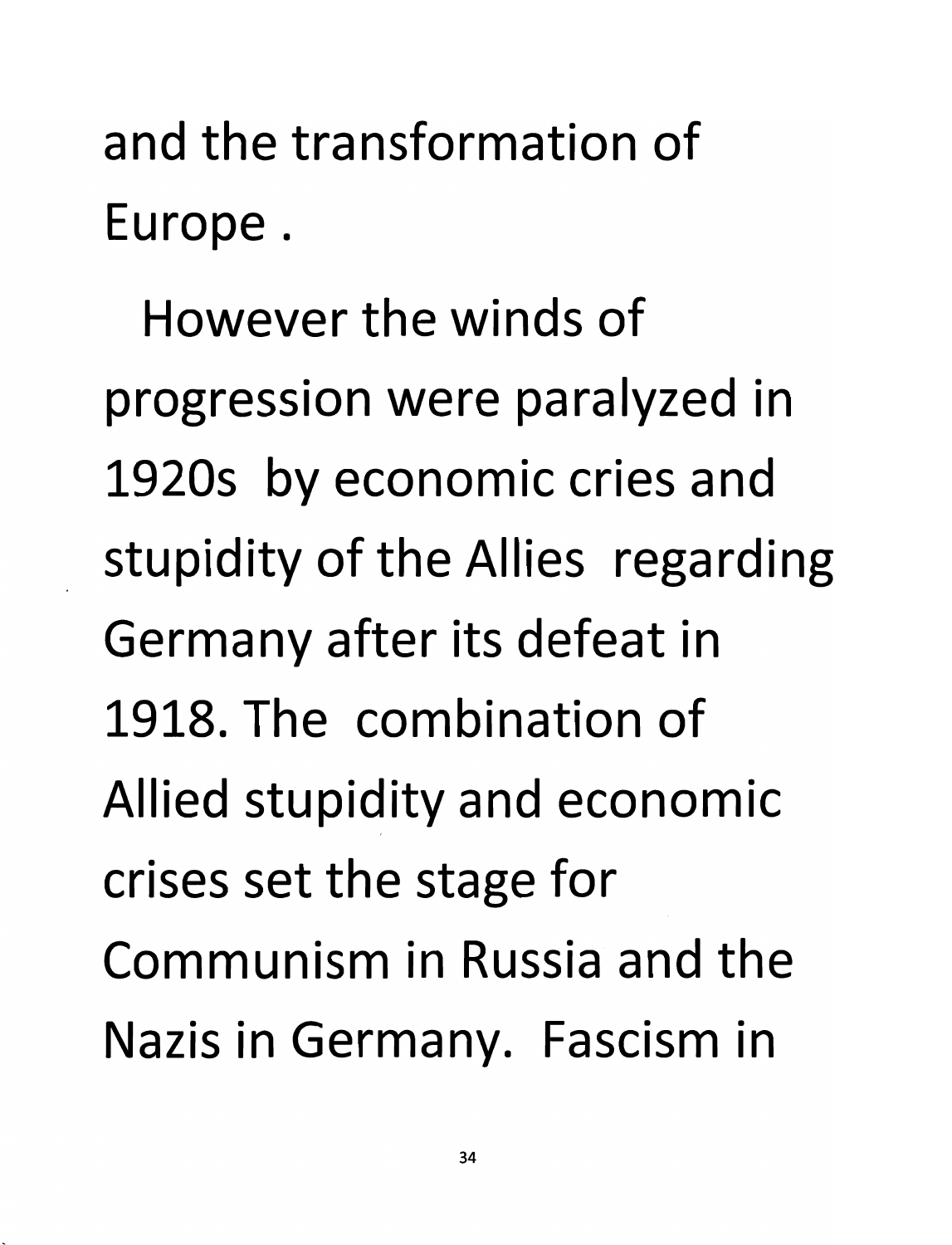*Italy and Spain. This led to the Second World War. The Second World WAR was part two of the First World War.*

*Over 100 million people in addition to the six million Jews and one million Jewish children were killed during World War two.*

*All this Moses was shown .[My interpretation ]*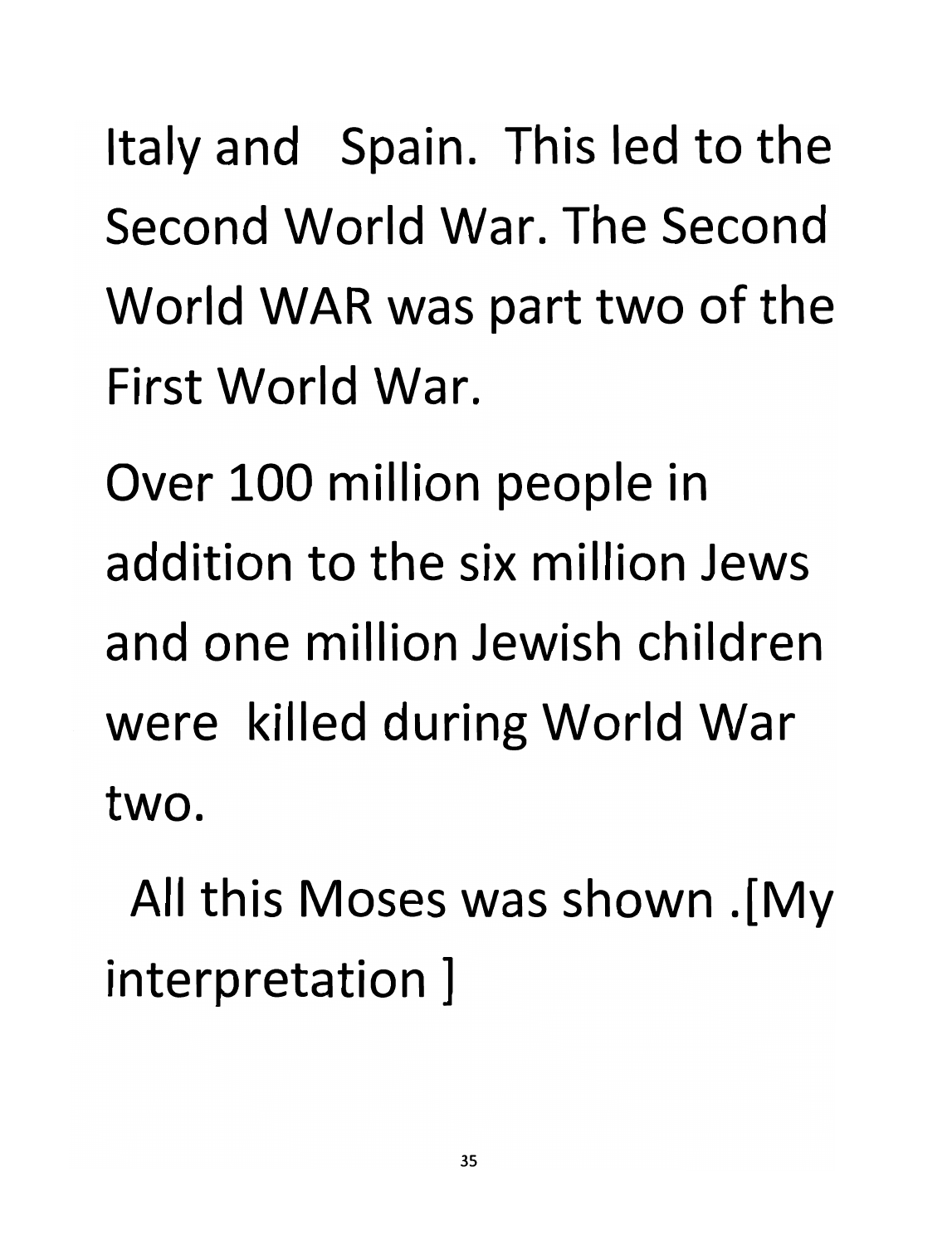Moses could no longer remain patient.

"How could you ? Where were you during all the killings and exile of the Jews.?" Moses screamed out. [my interpretation ]

God finally revealed the resurrection of the State of Israel in 1948. God revealed to Moses how He preserved the Jews from 1947-2016. How a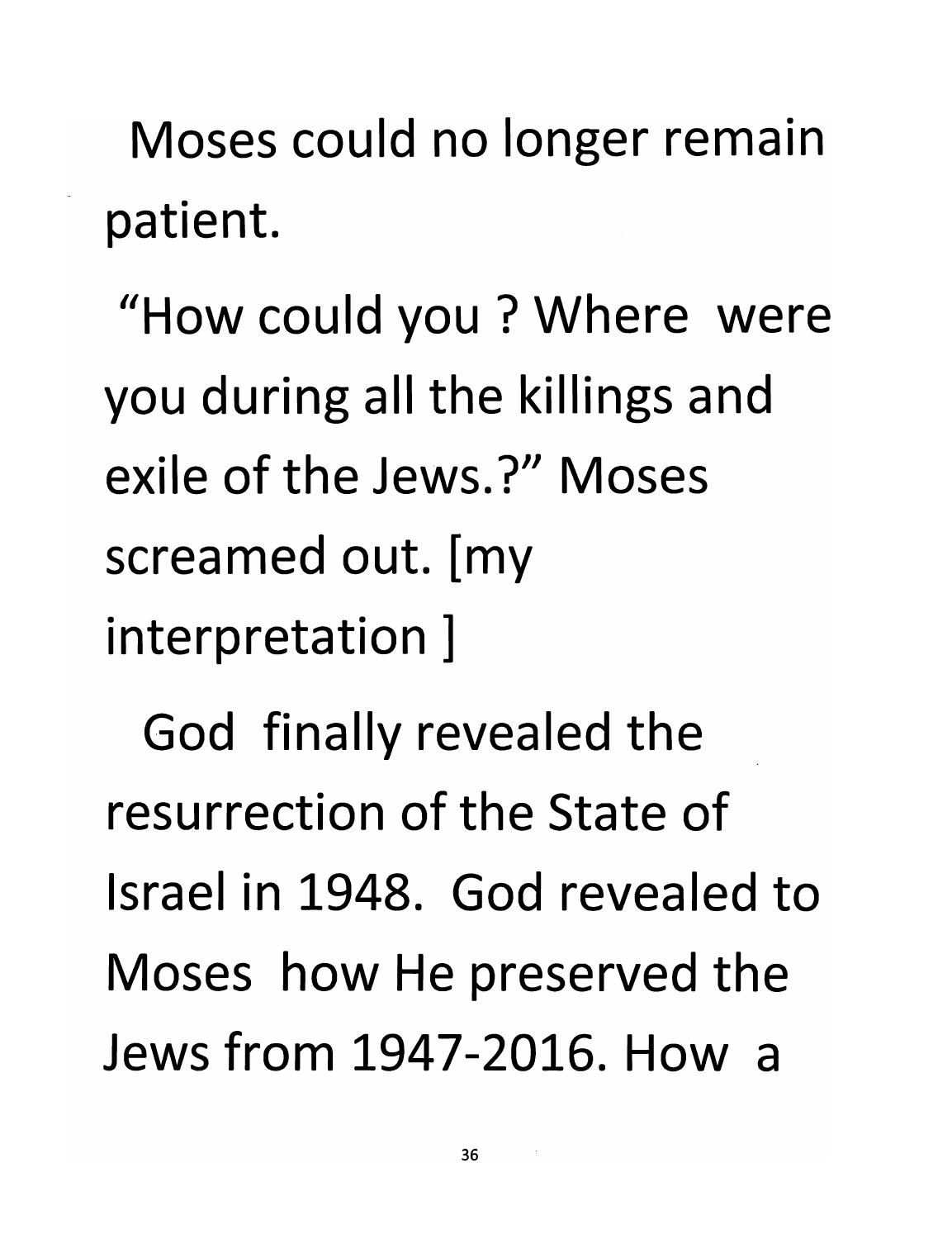*He enabled the Jews to get atom hydrogen neutron Torah bombs. How Israel's 7 million Jews can stand against 7 billion non Jews all over the world.*

*All this God showed Moses.[my interpretation]*

*This essay is a combination from a few sources.*

*[1] The Interpretation of Yoneson Ben Uziel on Bible Deuternomy34:l,2,3,4 goes*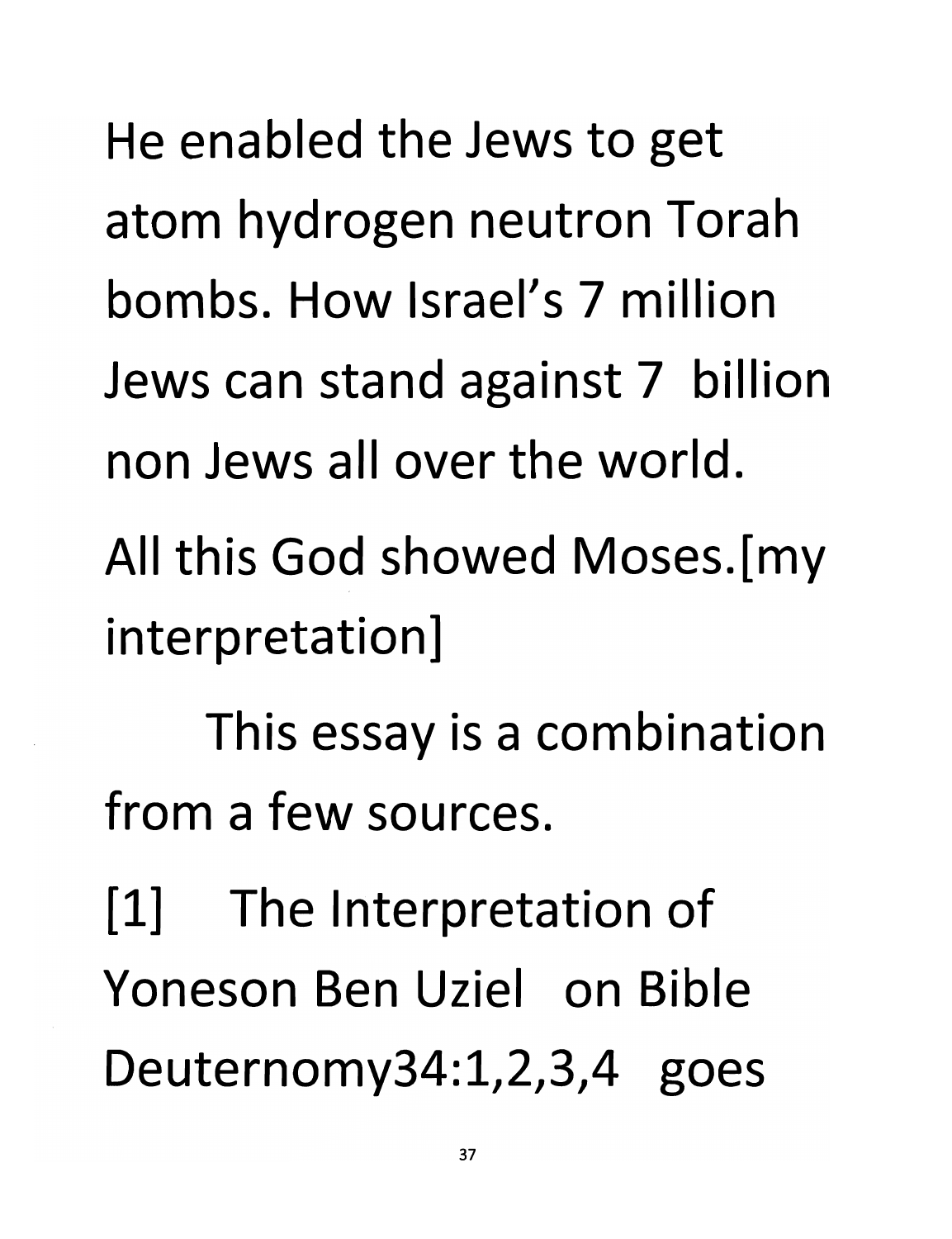up to the destruction of the Second temple by Rome . [2] The Babylonian Talmud Menochos 29b has the story of God showing Moses the creative scholarship of Rav Akiva and his tragic death. Moses is bewildered and confronts God "This is Torah and such is its reward?"

Malbim -living beginning of 1800s - at the end of Bible